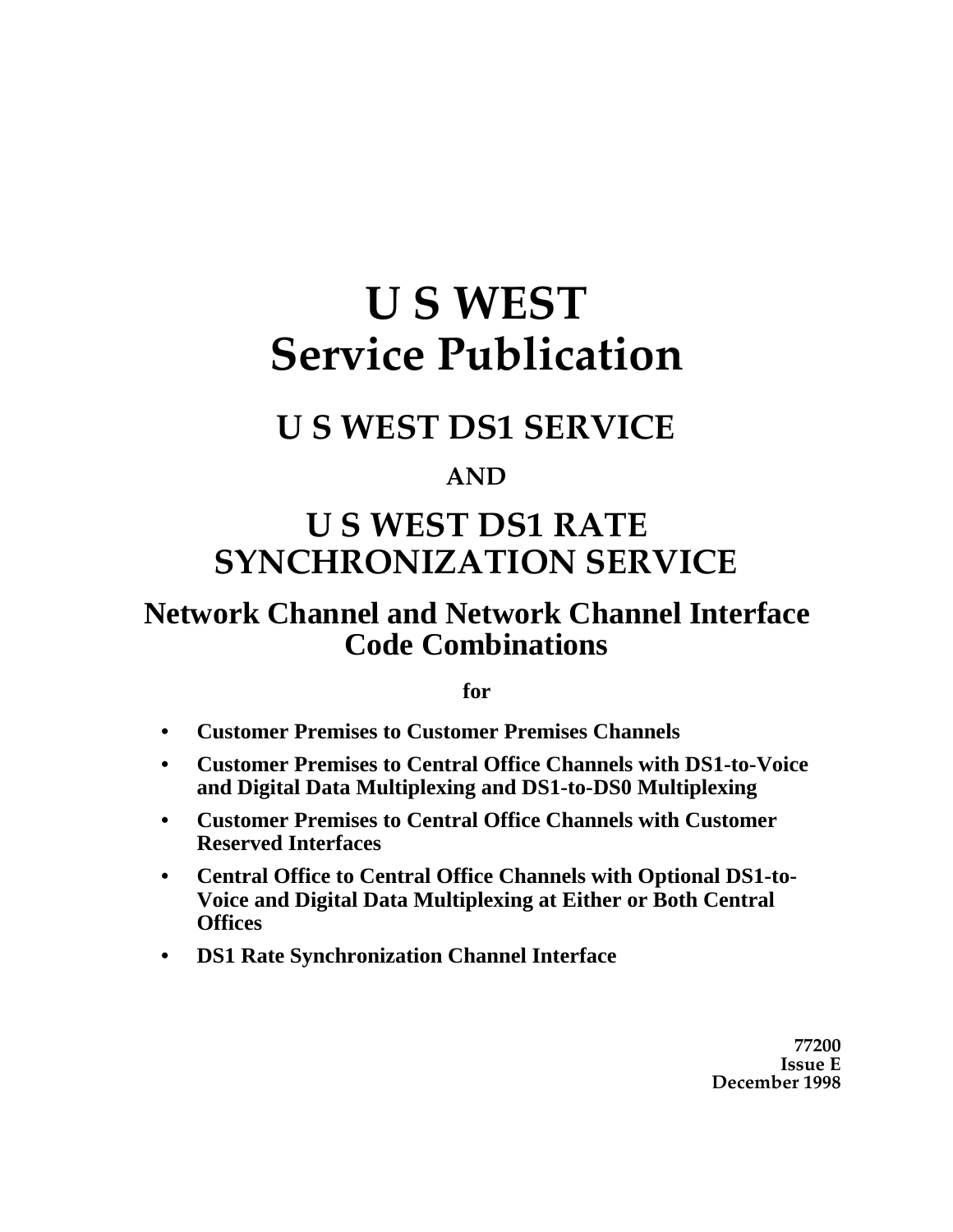# **U S WEST Service Publication**

# **U S WEST DS1 SERVICE**

# **AND**

# **U S WEST DS1 RATE SYNCHRONIZATION SERVICE**

# **Network Channel and Network Channel Interface Code Combinations**

**for**

- **• Customer Premises to Customer Premises Channels**
- **• Customer Premises to Central Office Channels with DS1-to-Voice and Digital Data Multiplexing and DS1-to-DS0 Multiplexing**
- **• Customer Premises to Central Office Channels with Customer Reserved Interfaces**
- **• Central Office to Central Office Channels with Optional DS1-to-Voice and Digital Data Multiplexing at Either or Both Central Offices**
- **• DS1 Rate Synchronization Channel Interface**

**Copyright 1993, 1994, 1995, 1998 77200 Printed in U.S.A. Issue E All Rights Reserved December 1998**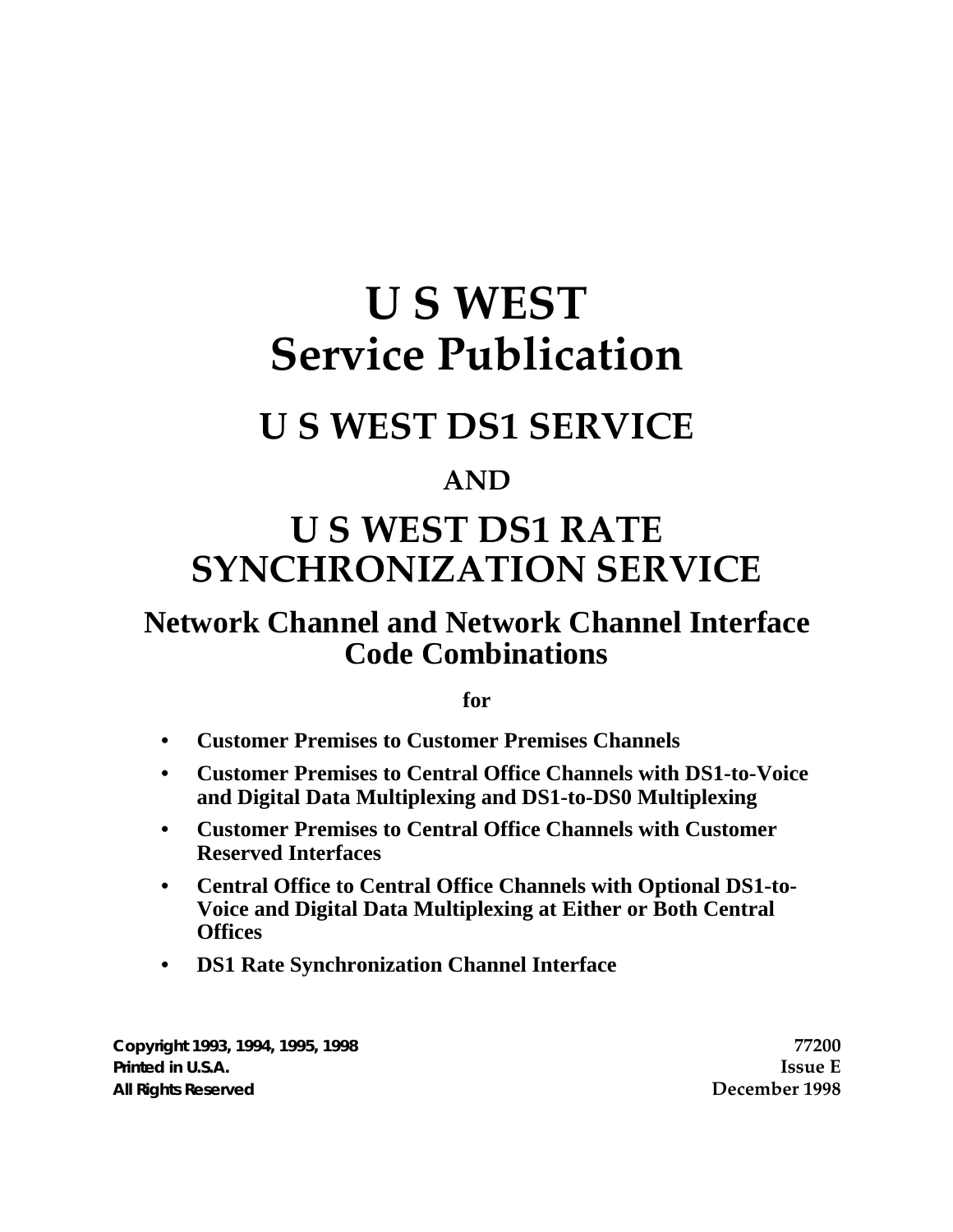#### NOTICE

This document provides information about two U S WEST services:

- U S WEST DS1 Service
- U S WEST DS1 Rate Synchronization Service

For a U S WEST DS1 Service, this document provides the Network Channel (NC) Codes and Network Channel Interface (NCI) Codes used to order 1.544 Mbit/s channels and selected Central Office (CO) options. For the U S WEST DS1 Rate Synchronization Service, this document provides the NC and NCI Codes used to order the service.

*Service Publication* 77200 is to be used with U S WEST *Technical Publication* 77375, which is a reference document providing technical interface specifications for all the DS1 NCI codes supported by U S WEST. Refer to Chapter 6 of this publication for information on ordering other technical or service publications.

Service Publication 77200 provides:

U S WEST DS1 Service

• *Network Channel (NC)* code definitions associated with these service configurations:

Customer premises to customer premises channels;

Customer premises to U S WEST CO multiplexer;

Customer Reserved Channel Interface;

CO to CO channels with optional multiplexing at one or both COs.

A channel ordered with a *Customer Reserved* Interface is a channel from a customer premises to a U S WEST Central Office (CO), having an interface that is not interconnected to another channel or another CO service, but is held for future assignment by the customer. This may also be known as a *dangling channel or dangling interface*.

• NC and NCI code compatibility tables for ordering the combinations of 1.544 Mbit/s line codes, frame formats, and service options that are the subject of this Service Publication.

Other combinations of NC and NCI codes are possible, and they are described in the U S WEST Publication for each particular service.

U S WEST DS1 Rate Synchronization Service

- End User premises NCI and NC Code Combinations to be used when ordering the service.
- Carrier premises NCI and NC Code Combinations to be used when ordering the service.

U S WEST Communication, Inc. reserves the right to revise this document for any reason including, but not limited to, conformity with standards promulgated by various governmental or regulatory agencies; utilization of advances in the state of the technical arts; or to reflect changes in the design of equipment, techniques, or procedures described or referred to herein.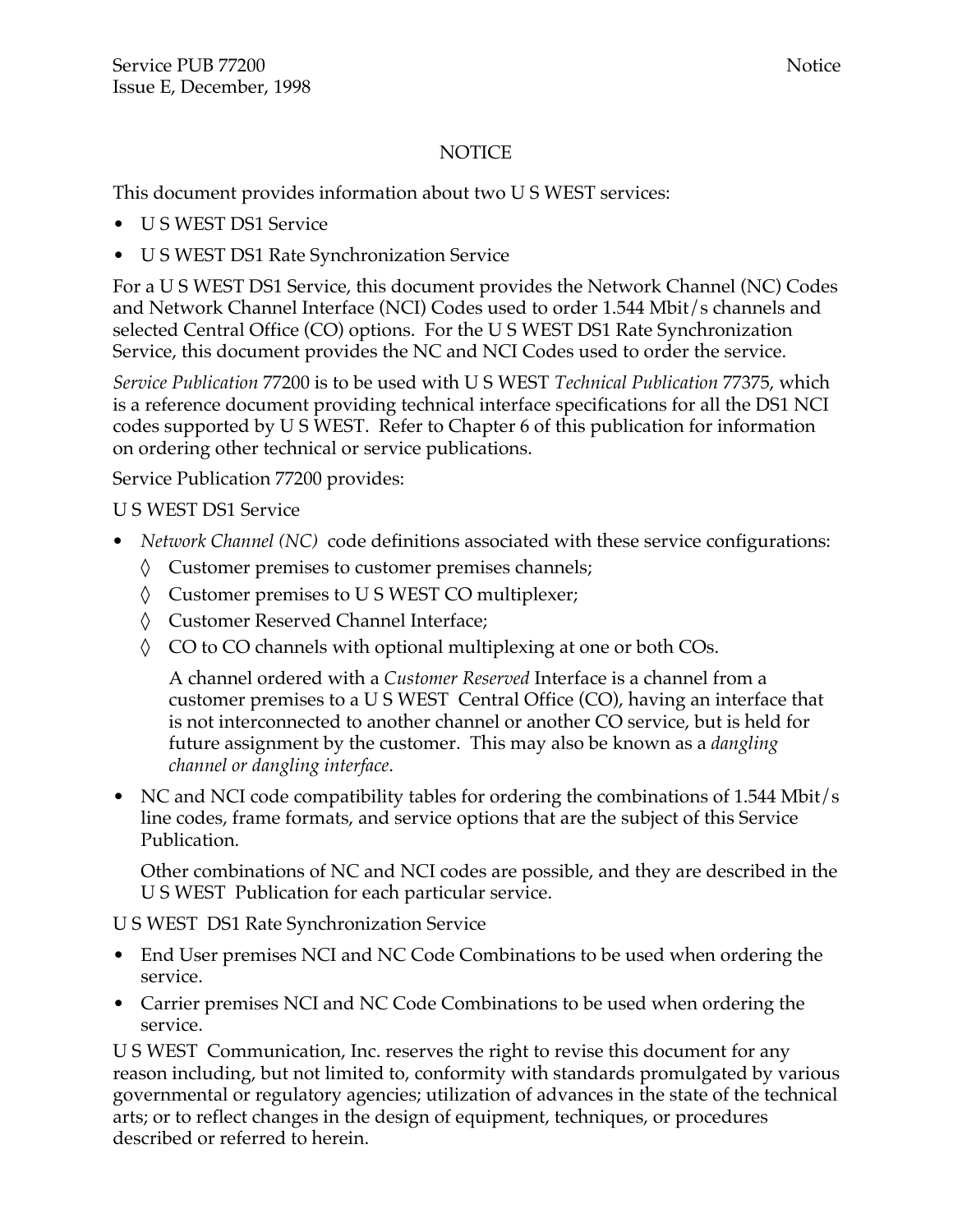Liability to anyone arising out of use or reliance upon any information set forth herein is expressly disclaimed, and no representation or warranties, expressed or implied, are made with respect to the accuracy or utility of any information set forth herein.

This document is not to be construed as a suggestion to any manufacturer to modify or change any of its products, nor does this publication represent any commitment by U S WEST Communications, Inc. to purchase any specific products. Further, conformance to this publication does not constitute a guarantee of a given supplier's equipment and/or its associated documentation.

Future issues of Service Publication 77200 will be announced to the industry at least 45 days prior to the issuance date. This notice, which will come through our standard customer notification channels, will allow the customer time to comment on the proposed revisions.

If further information is required, please contact:

> U S WEST Faison Office Products Co. Manager – Information Release Suite 200 700 W. Mineral Ave. IA-B13.34 3251 Revere St. Littleton, CO 80120 Aurora, Colorado 80011 Telephone: (303) 707-7454 Telephone: (303) 340-3672

USWC Publications are available from :

(800) 777-3672 Fax: (303) 340-1905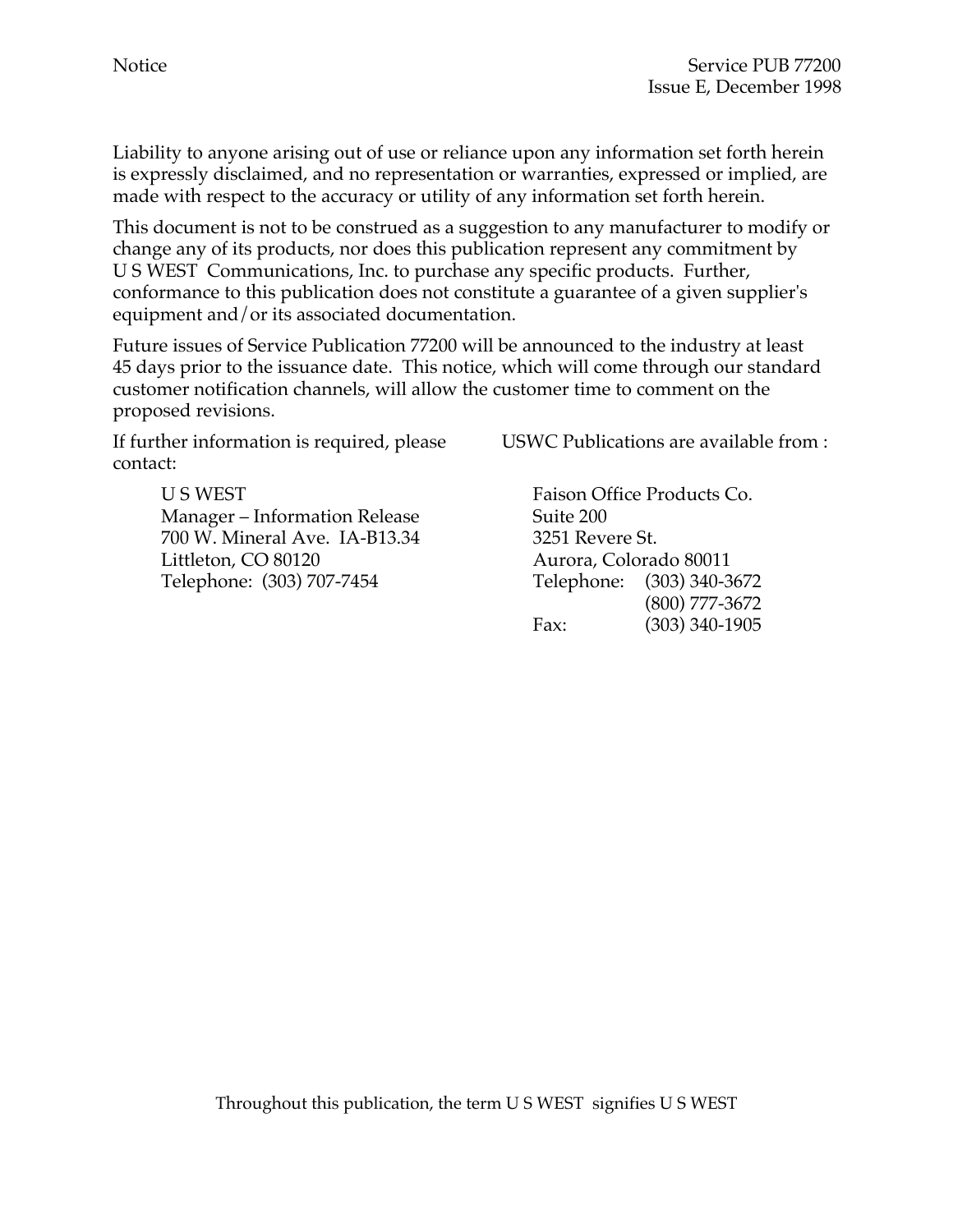#### PLEASE TEAR OUT AND SEND YOUR COMMENTS/SUGGESTIONS TO:

U S WEST Manager - Writing Services 700 W. Mineral Ave. IA-B13.34 Littleton, Colorado 80120 (303) 707-7454 E-Mail: sromano@uswest.com

Information from you helps us to improve our Publications. Please take a few moments to answer the following questions and return to the above address.

| Was this Publication valuable to you in determining<br>our requirements?                                                                                | YES | NO. |
|---------------------------------------------------------------------------------------------------------------------------------------------------------|-----|-----|
| Was the information accurate and up-to-date?                                                                                                            | YES | NO. |
| Was the information easily understood?                                                                                                                  | YES | NO. |
| Were the contents logically sequenced?                                                                                                                  | YES | NO  |
| Were the printed pages legible?                                                                                                                         | YES | NO. |
| Do you feel the description in the Catalog of Technical<br>Information and/or Digest of Technical Information<br>adequately described this Publication? | YES | NΟ  |

If you answered NO to any of the questions and/or if you have any other comments or suggestions, please explain:

| (Attach additional sheet, if necessary) |
|-----------------------------------------|
|                                         |
|                                         |
|                                         |
|                                         |
|                                         |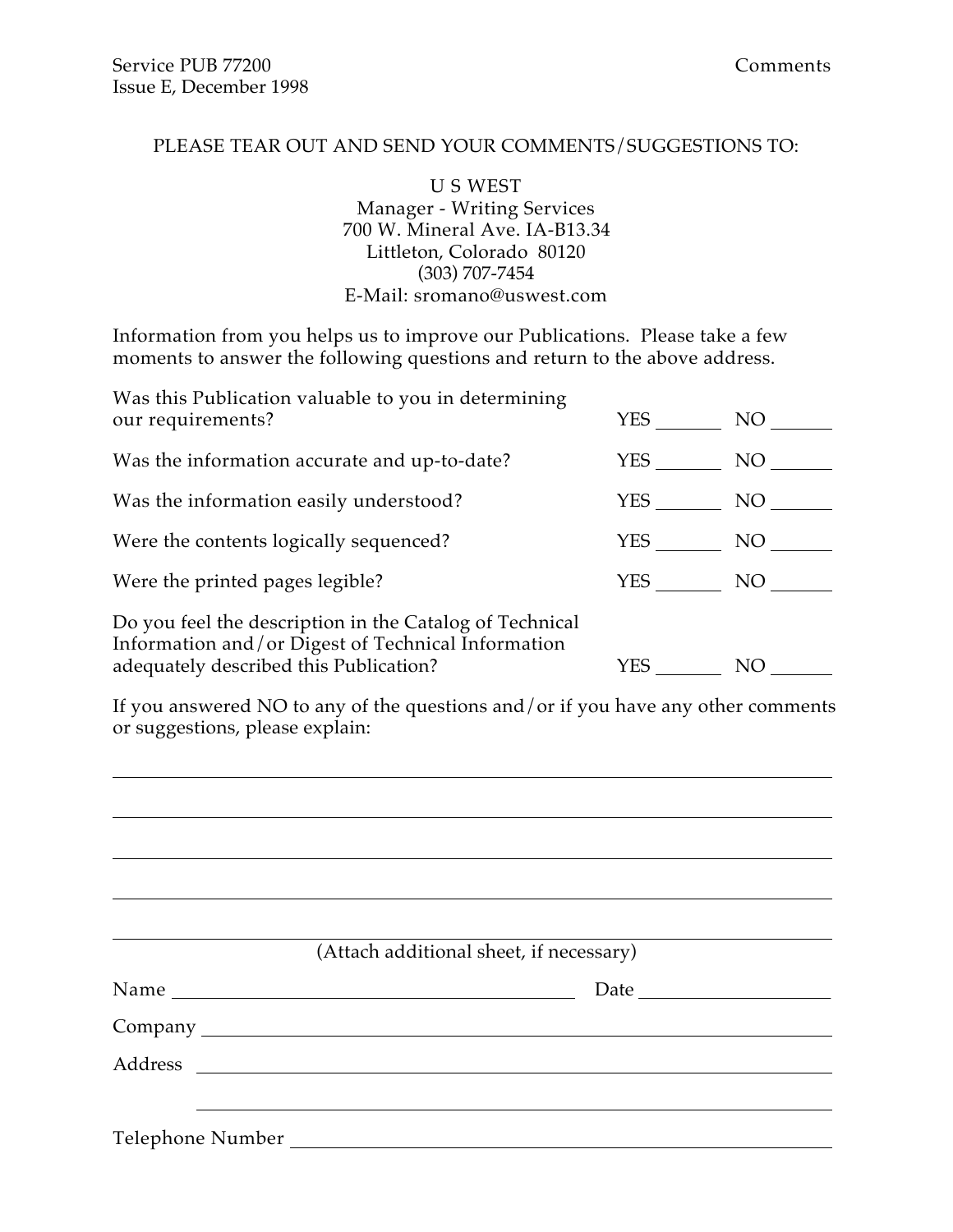#### **CONTENTS**

|    |         | <b>Chapter and Section</b>                                                                                      | Page |  |  |
|----|---------|-----------------------------------------------------------------------------------------------------------------|------|--|--|
| 1. |         |                                                                                                                 |      |  |  |
|    | 1.1     |                                                                                                                 |      |  |  |
|    | 1.2     |                                                                                                                 |      |  |  |
|    | 1.3     |                                                                                                                 |      |  |  |
|    | 1.4     |                                                                                                                 |      |  |  |
|    |         | 1.4.1                                                                                                           |      |  |  |
|    |         | 1.4.2                                                                                                           |      |  |  |
|    | 1.5     |                                                                                                                 |      |  |  |
| 2. |         | Network Channel (NC) and Network Channel Interface (NCI) Codes -                                                |      |  |  |
|    |         |                                                                                                                 |      |  |  |
|    | 2.1     |                                                                                                                 |      |  |  |
|    | $2.2\,$ |                                                                                                                 |      |  |  |
|    |         |                                                                                                                 |      |  |  |
|    |         |                                                                                                                 |      |  |  |
|    | 2.3     |                                                                                                                 |      |  |  |
|    | 2.4     |                                                                                                                 |      |  |  |
|    | 2.5     |                                                                                                                 |      |  |  |
| 3. |         |                                                                                                                 |      |  |  |
|    | 3.1     |                                                                                                                 |      |  |  |
|    |         | 3.1.1                                                                                                           |      |  |  |
|    |         | 3.1.2                                                                                                           |      |  |  |
|    |         | 3.1.3                                                                                                           |      |  |  |
|    |         | 3.1.4                                                                                                           |      |  |  |
|    |         | 3.1.5                                                                                                           |      |  |  |
|    |         | Coding Exceptions When a DS1 Channel is Transported<br>3.1.6<br>within a Customer's Higher Bit-Rate Channel 3-3 |      |  |  |
|    | 3.2     | Channel Between Two Customer Premises, or Between a                                                             |      |  |  |
|    |         | Customer Premises and a U S WEST CO without Multiplexing 3-4                                                    |      |  |  |
|    |         | 3.2.1                                                                                                           |      |  |  |
|    |         | 3.2.2                                                                                                           |      |  |  |
|    |         | 3.2.3 Channels Between an EU and a Carrier Premises 3-5                                                         |      |  |  |
|    |         | Channels Between any Customer Premises and a U S WEST CO,<br>3.2.4                                              |      |  |  |
|    |         |                                                                                                                 |      |  |  |
|    |         | Interconnecting the Reserved Interfaces of Two Channels 3-5<br>3.2.5                                            |      |  |  |
|    | 3.3     | Carrier or End-User Premises to CO Channel, with                                                                |      |  |  |
|    |         |                                                                                                                 |      |  |  |
|    |         |                                                                                                                 |      |  |  |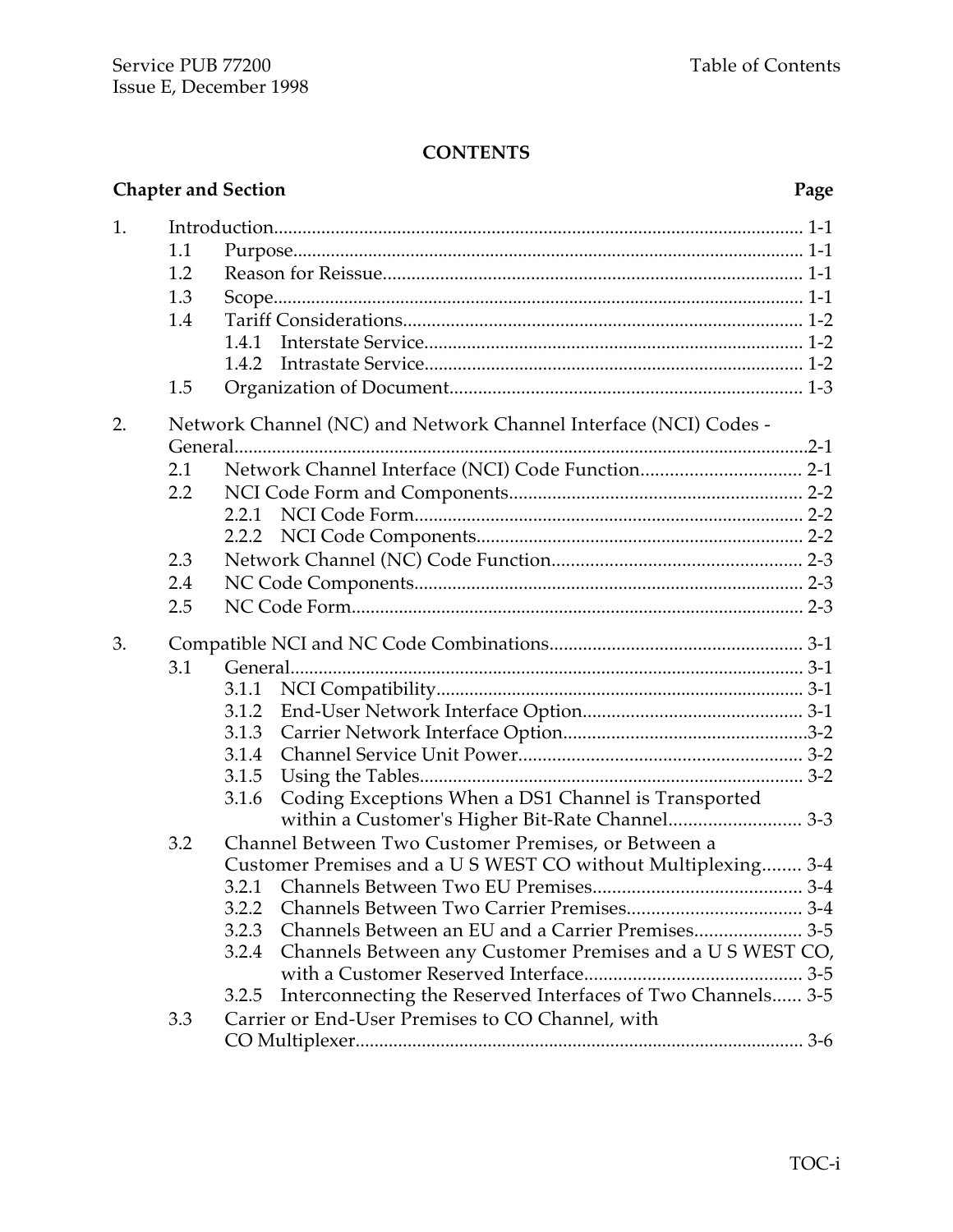### **CONTENTS** (Continued)

|                  |                          | <b>Chapter and Section</b><br>Page                                                                                                                                                                |
|------------------|--------------------------|---------------------------------------------------------------------------------------------------------------------------------------------------------------------------------------------------|
|                  | 3.4                      | Inter-CO DS1 Channel and Optional CO Multiplexing at One CO 3-7<br>Interoffice DS1 Channel without Multiplexing (Reserved<br>3.4.1<br>3.4.2 Inter-CO DS1 Channel with Multiplexing at One End 3-8 |
|                  | 3.5                      | Inter-CO DS1 Channel with Multiplexing at Both COs 3-9<br>Multiplexers Assigned to DS1 Channels in Customer<br>3.5.1                                                                              |
|                  |                          | Multiplexers Assigned to U S WEST Interoffice<br>3.5.2                                                                                                                                            |
|                  | 3.6                      | Discontinued NCI Codes for CSU Power and ZBTSI Application 3-9                                                                                                                                    |
| 4.               | 4.1<br>4.2<br>4.3<br>4.4 |                                                                                                                                                                                                   |
| 5.               | 5.1<br>5.2               |                                                                                                                                                                                                   |
| 6.               | 6.1<br>6.2               |                                                                                                                                                                                                   |
| Figure           |                          |                                                                                                                                                                                                   |
| $2-1$            |                          |                                                                                                                                                                                                   |
| <b>Tables</b>    |                          |                                                                                                                                                                                                   |
|                  |                          | 3-1 Codes for Customer Premises to Customer Premises, and<br>Customer Premises to CO Customer Reserved Interface, Channels 3-4                                                                    |
| $3 - 2$          |                          |                                                                                                                                                                                                   |
| $3 - 3$<br>$3-4$ |                          | Codes for Customer Premises to CO Channel, with a CO Multiplexer 3-7<br>Codes For Inter-CO Facility with a Reserved Channel Interface at                                                          |
|                  |                          |                                                                                                                                                                                                   |
| $3-5$            |                          | Codes For Inter-CO Facility with a Multiplexer at One End 3-8                                                                                                                                     |
| $3-6$            |                          | Codes for CO Multiplexer at Two COs, with an Interconnecting Facility 3-9                                                                                                                         |
| $3 - 7$          |                          |                                                                                                                                                                                                   |
| $4-1$            |                          | Compatible Code Combinations for Synchronization Service 4-1                                                                                                                                      |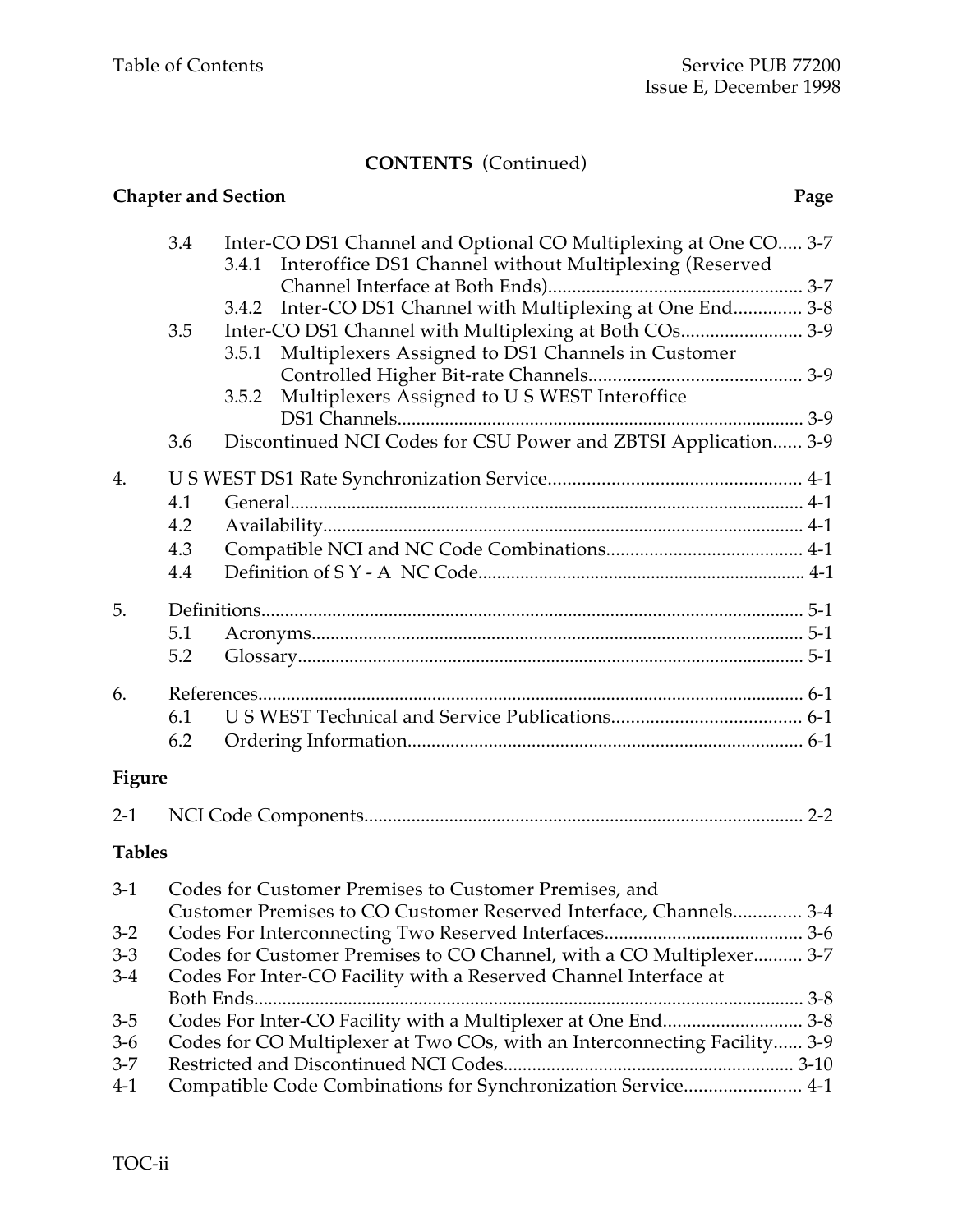#### **CONTENTS**

### **Chapter and Section**

# Page

### Table

|--|--|--|--|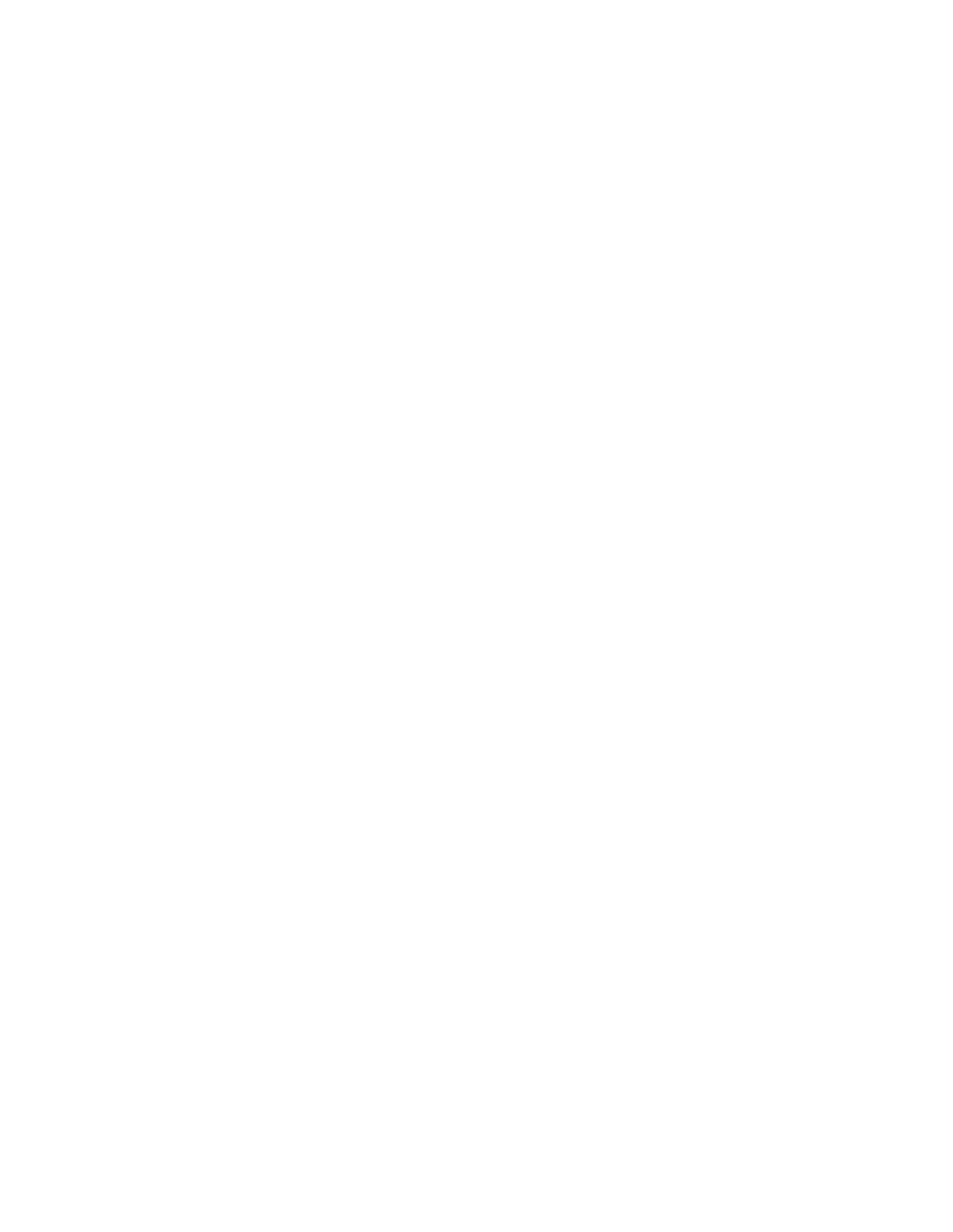#### **1. Introduction**

#### **1.1 Purpose**

This document provides information about two U S WEST services:

- U S WEST DS1 Service.
- U S WEST DS1 Rate Synchronization Service.

For a U S WEST DS1 Service, this document provides the Network Channel (NC) Codes and Network Channel Interface (NCI) Codes used to order 1.544 Mbit/s channels and selected Central Office (CO) Options. For the U S WEST DS1 Rate Synchronization Service, this document provides the NC and NCI Codes used to order the service.

*Service Publication* 77200 is to be used with U S WEST *Technical Publication* 77375, *1.544 Mbit/s Channel Interfaces*, which is a reference document providing technical interface specifications for all of the DS1 NCI codes supported by U S WEST. Refer to Chapter 6 of this publication for information on ordering other technical or service publications.

#### **1.2 Reason for Reissue**

Service Publication 77200 incorporates the following changes in the DS1 Tariffs:

- Removal of Free Framed DS1 restrictions that formerly limited this option to customers who have a National security need to encrypt the DS1 signal.
- Permit span powering to be ordered in conjunction with customer owned fiber optic equipment at high voltage sites.

#### **1.3 Scope**

Service Publication 77200 provides:

#### U S WEST DS1 Service

- *NC* code definitions associated with these service configurations:
	- Customer premises to customer premises channels;
	- Customer premises to U S WEST CO multiplexer;
	- Customer Reserved Channel Interface;
	- CO to CO channels with optional multiplexing at one or both COs.

A channel ordered with a *Customer Reserved* Interface is a channel from a customer premises to a U S WEST CO, having an interface that is not interconnected to another channel or another CO service, but is held for future assignment by the customer. This may also be known as a *dangling channel or dangling interface*.

• NC and NCI code compatibility tables for ordering the combinations of 1.544 Mbit/s line codes, frame formats, and service options that are the subject of this Service Publication.

Other combinations of NC and NCI codes are possible and they are described in the U S WEST Publication for each particular service.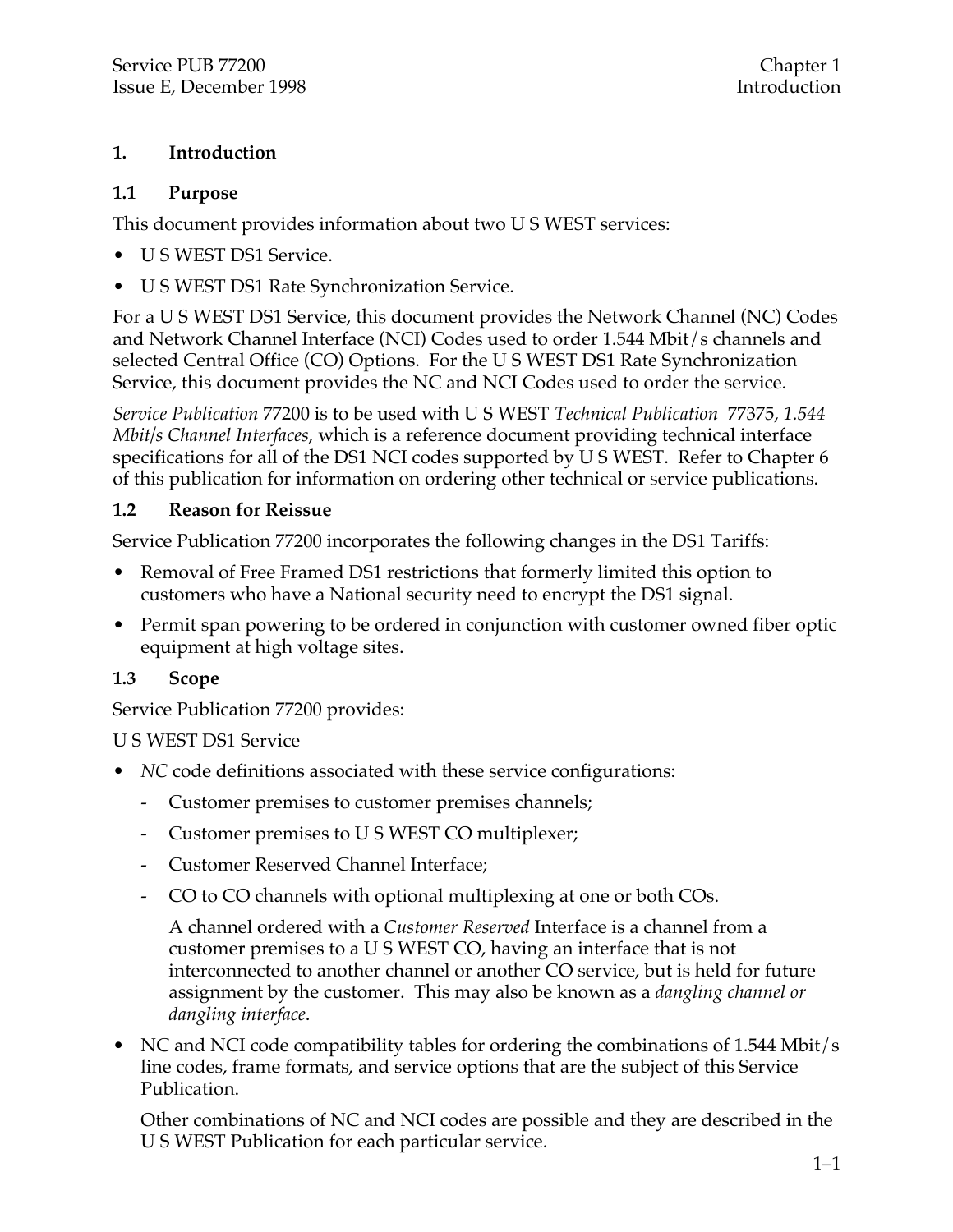U S WEST has developed a new interface to meet customer needs at End-User customer premises where the customer location is served by fiber facilities with associated multiplexer. This new interface eliminates the requirement for a customer provided Channel Service Unit. If copper facilities are the only access into your building, fiber facilities must be requested; however, Special Construction Charges will be assessed before the fiber construction can begin.

In order to determine whether this interface is an alternative for your location, please contact your U S WEST Marketing Representative or call the U S WEST Business Office. For further technical description please refer to U S WEST Technical Publication 77375.

U S WEST DS1 Rate Synchronization Service

- End User premises NCI and NC code Combinations to be used when ordering the service.
- Carrier premises NCI and NC Code Combinations to be used when ordering the service.

#### **1.4 Tariff Considerations**

#### **1.4.1 Interstate Service**

Interstate service is purchased out of the FCC 5 Tariff, Section 7. Allowable configurations are as follows:

- Physically IntraLATA and Intrastate, but carrying more than 10% Interstate traffic.
- Physically IntraLATA and Interstate (LATA boundary crosses state boundary).
- Circuit connects to a Carrier for transport across state boundaries.

#### **1.4.2 Intrastate Service**

Intrastate service is purchased from state Private Line tariffs, state Access tariffs, Merged tariffs, or other state specific documents. Allowable configurations are as follows:

- Physically IntraLATA and Intrastate, and carrying less than 10% interstate traffic.
- Physically Intrastate but InterLATA; circuit connects to a Carrier for transport across a LATA boundary and the circuit carries less than 10% Interstate traffic.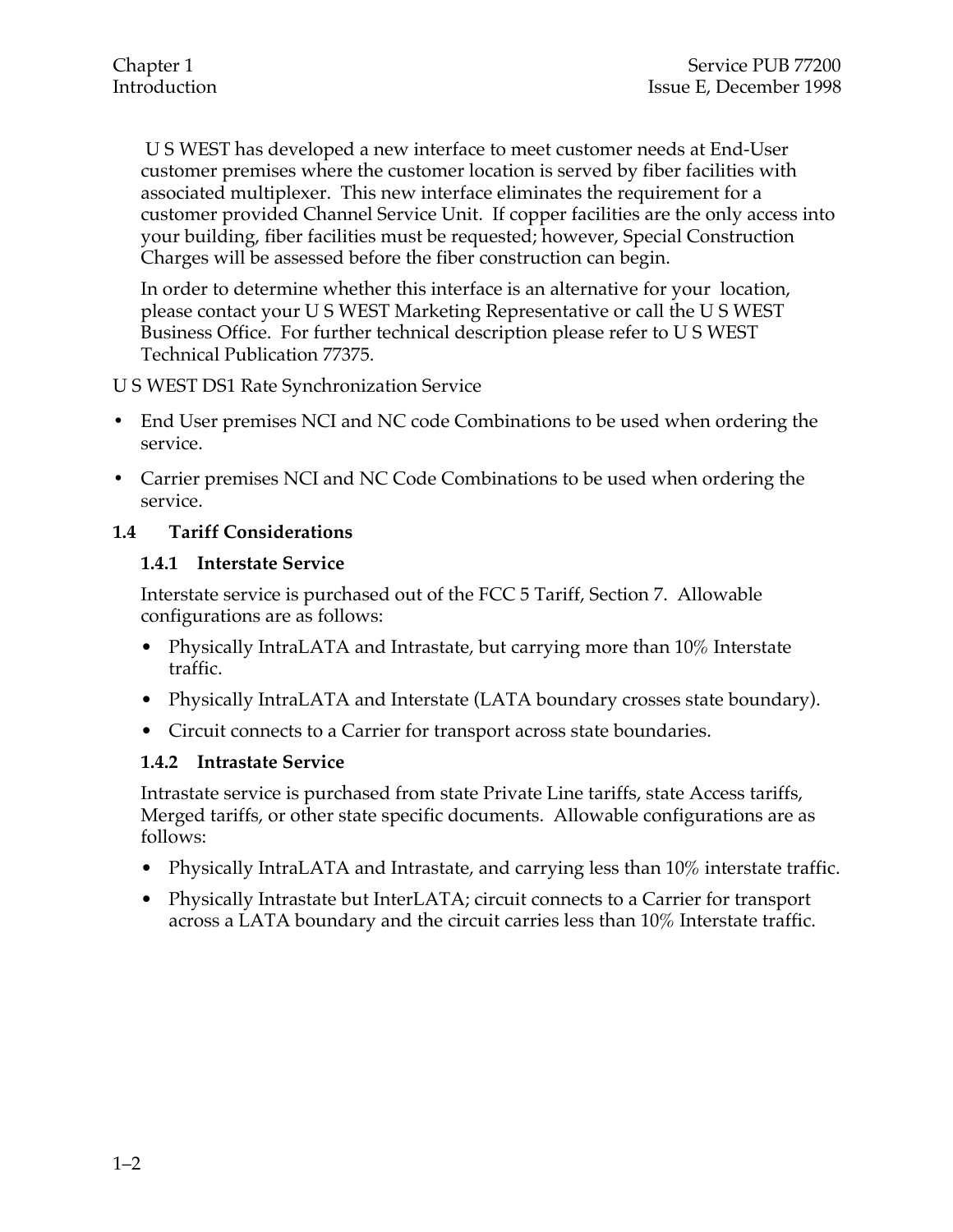#### **1.5 Organization of Document**

This document is organized as described in Table 1-1.

|  |                        | <b>Table 1-1 Document Organization</b>       |
|--|------------------------|----------------------------------------------|
|  | Chapter 1 Introduction | Provides the purpose, scope and organization |

| Chapter I | <b>Introduction</b>                                                                   | Provides the purpose, scope and organization<br>of the publication.                                                                             |
|-----------|---------------------------------------------------------------------------------------|-------------------------------------------------------------------------------------------------------------------------------------------------|
| Chapter 2 | NC Codes and NCI Codes -<br>General                                                   | Briefly addresses the function and form of<br>Network Channel codes and Network Channel<br>Interface codes as they pertain to this<br>document. |
| Chapter 3 | U S WEST DS1 Service - NC and<br><b>NCI Code Combinations</b>                         | Provides the compatible NC and NCI code<br>combinations for ordering the services<br>described in the chapter.                                  |
| Chapter 4 | U S WEST DS1 Rate<br>Synchronization Service - NC and<br><b>NCI Code Combinations</b> | Provides the compatible NC and NCI code<br>combinations for ordering the services<br>described in the chapter.                                  |
| Chapter 5 | <b>Definitions</b>                                                                    | Acronyms and Glossary.                                                                                                                          |
| Chapter 6 | References                                                                            | Documents Referenced and Ordering<br>Information.                                                                                               |

#### 1–3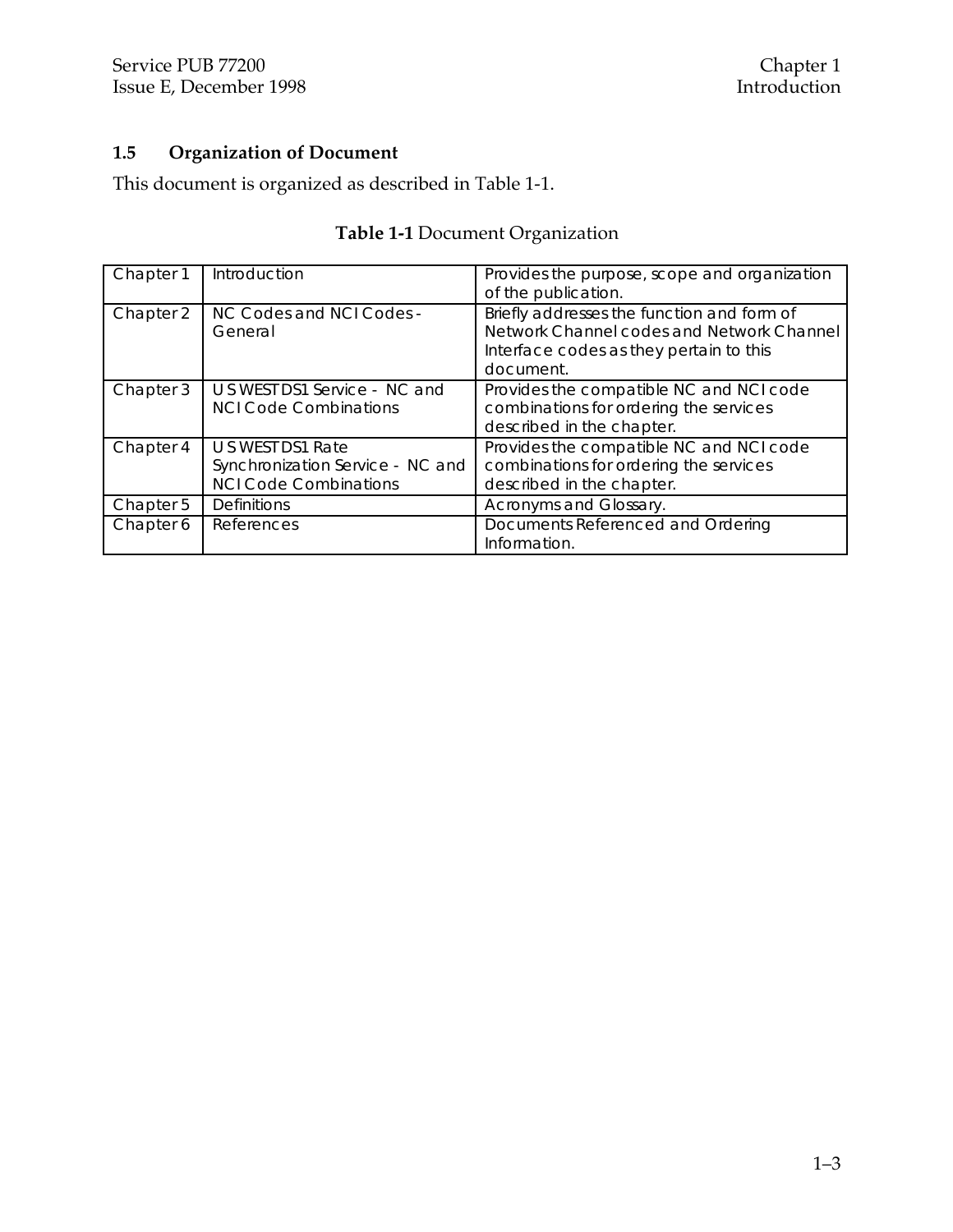### **CONTENTS**

### **Chapter and Section Page**

| 2.     |     | Network Channel (NC) and Network Channel Interface (NCI) |  |
|--------|-----|----------------------------------------------------------|--|
|        |     |                                                          |  |
|        | 2.1 |                                                          |  |
|        |     |                                                          |  |
|        |     |                                                          |  |
|        |     |                                                          |  |
|        | 2.3 |                                                          |  |
|        | 2.4 |                                                          |  |
|        | 2.5 |                                                          |  |
|        |     |                                                          |  |
| Figure |     |                                                          |  |

| $2 - 1$ |  |  |  |
|---------|--|--|--|
|---------|--|--|--|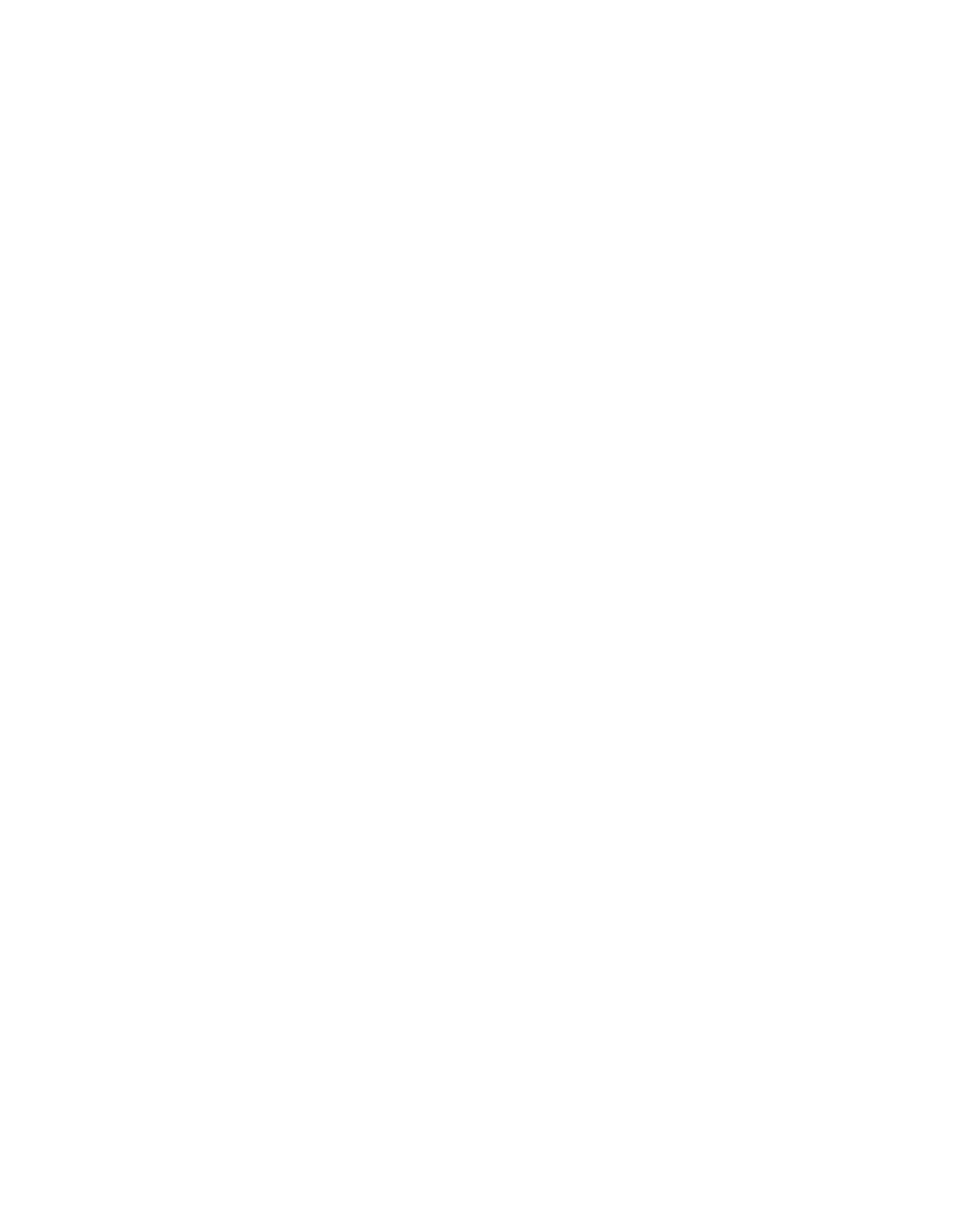#### **2. Network Channel (NC) and Network Channel Interface (NCI) Codes - General**

NC and NCI codes convey service and technical parameters. This chapter explains the codes in a general manner to aid in the selection of compatible code combinations as presented in the next chapter. NC and NCI codes are provided by the customer to the U S WEST Service Representative at the time the request for 1.544 Mbit/s service is initiated.

#### **2.1 Network Channel Interface (NCI) Code Function**

DS1 electrical signal specifications at an Interface are encoded into *NCI codes*. Customers provide an NCI code to U S WEST to advise the Engineer of their specific technical requirements at a Network Interface. Technical specifications for NCI codes supported by U S WEST are provided in PUB 77375.

Documentation delivered to customers by their Network Channel Terminating Equipment (NCTE) vendor should include either the NCI code to give to the "Telco," or will include the technical elements that can be encoded by the customer.

Optional NCI coding for DS1 interfaces provides the following:

- Frame format four options
- Superframe (SF) (the SF code is also used, with an NC code, to obtain the T1DM format)
- ANSI Extended Superframe (ESF)
- non-ANSI ESF
- Free Framing Note 1
- Line code two options
- Alternate Mark Inversion (AMI)
- AMI with Binary 8 Zero Substitution (B8ZS) Note 2
- Whether the interface is at a Carrier or End-User premises
- If the interface is at a Carrier premises, there are two options: NCI Protocol Code DI or DS.
- If the interface is at an End-User premises, there is one NCI Protocol Code. DU with two basic options: Conventional interface or DSX-1 interface.
- Span power may be requested by customers requiring dc line power at the network interface to power optical terminal equipment. Span power will only be provided where customer owned fiber optic equipment is required to ensure adequate ground fault protection at high voltage locations. These protection requirements can be found in U S WEST Technical Publication *77320, Special High Voltage Protection.* Span power is permissible with the DU or the DJ NCI protocol code. Span power is not available for customers ordering the DS or the DU NCI protocol code with the DSX-1 interface.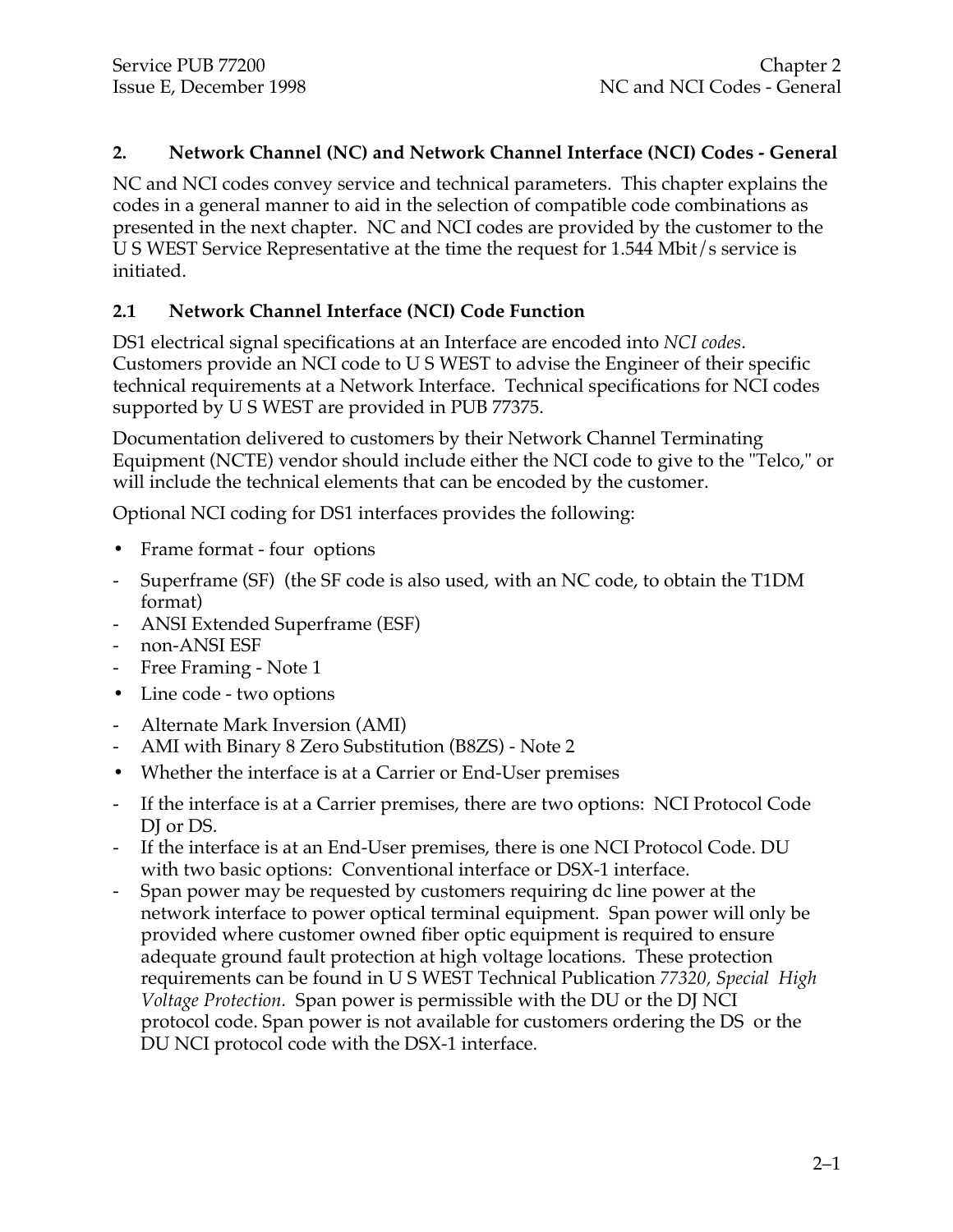Notes:

- 1. Free Framing is available to all customers with a need for proprietary DS1 framed format and signal structure.
- 2. This is usually referred to as B8ZS line code which may be used with any frame format to achieve DS1 Clear Channel Capability.

#### **2.2 NCI Code Form and Components**

The NCI code format has fields not used for digital services. Only those fields relevant to DS1 interfaces are discussed here.

#### **2.2.1 NCI Code Form**

A DS1 NCI code has the form *04DU9.1KN*. The period between the 9 and 1 is a delimiter, which is used for improved clarity. It causes the *Protocol Option Code*, discussed later, to stand-out. An NCI code has no hyphens ( - ).

#### **2.2.2 NCI Code Components**

A DS1 NCI Code has four components as shown in Figure 2-1



**Figure 2-1** NCI Code Components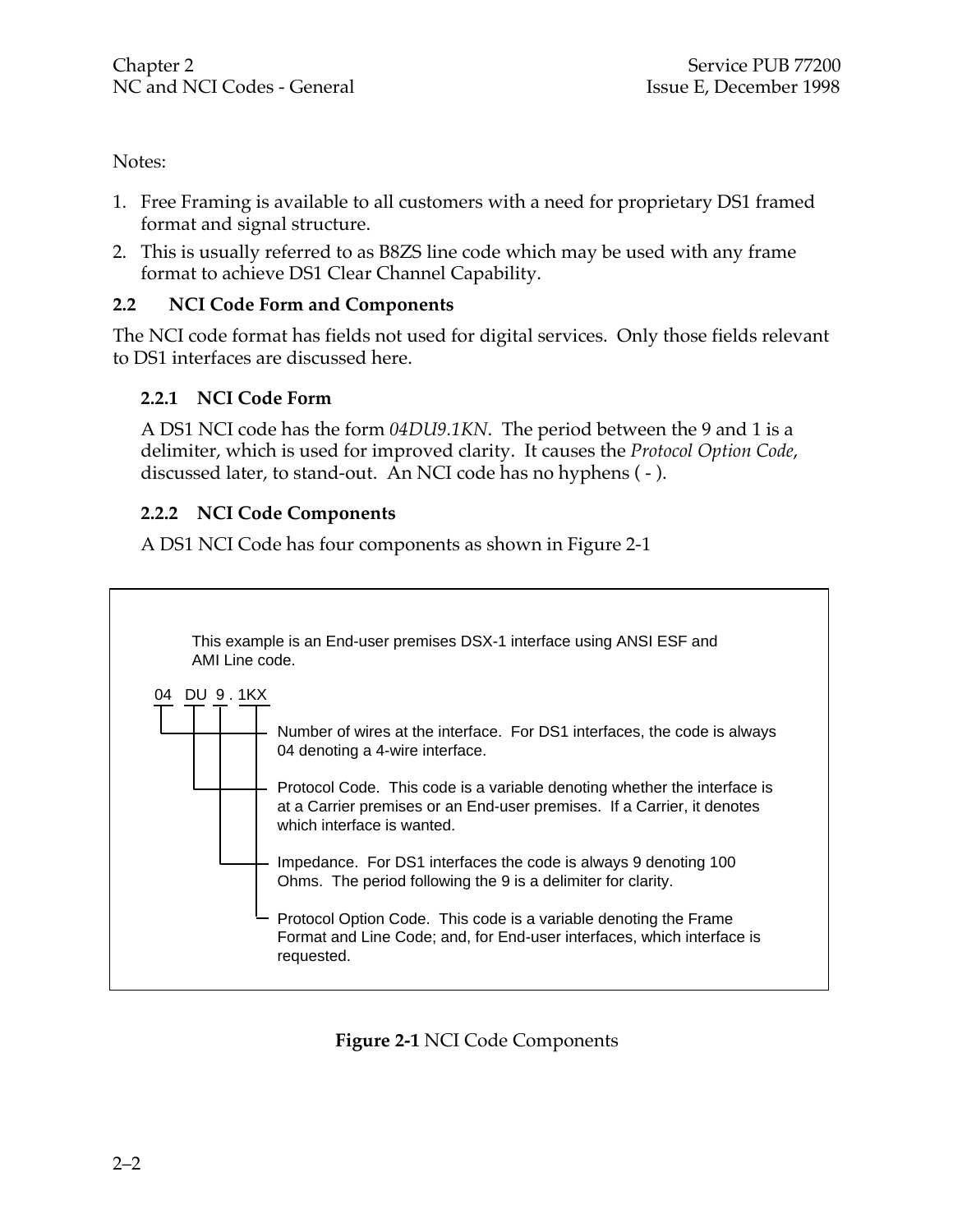#### **2.3 Network Channel (NC) Code Function**

Service considerations are encoded into *NC codes*. The NC code is specified by the Carrier or End-User to advise U S WEST of the required service connection of the channel and of Central Office features.

#### **2.4 NC Code Components**

An NC code consists of four alpha/numeric characters, which may include a hyphen " - ". For DS1 channels the first two characters are HC. The third and fourth characters are variable to denote additional interface and service features as described in the following chapter.

DS1 NC codes convey information already contained in the NCI code. This is because, for some configurations, the NCI code becomes obscured or otherwise unavailable, and the NC code substitutes for it.

#### **2.5 NC Code Form**

The form of an NC code is *HCEG*. There are neither spaces nor delimiters between the characters.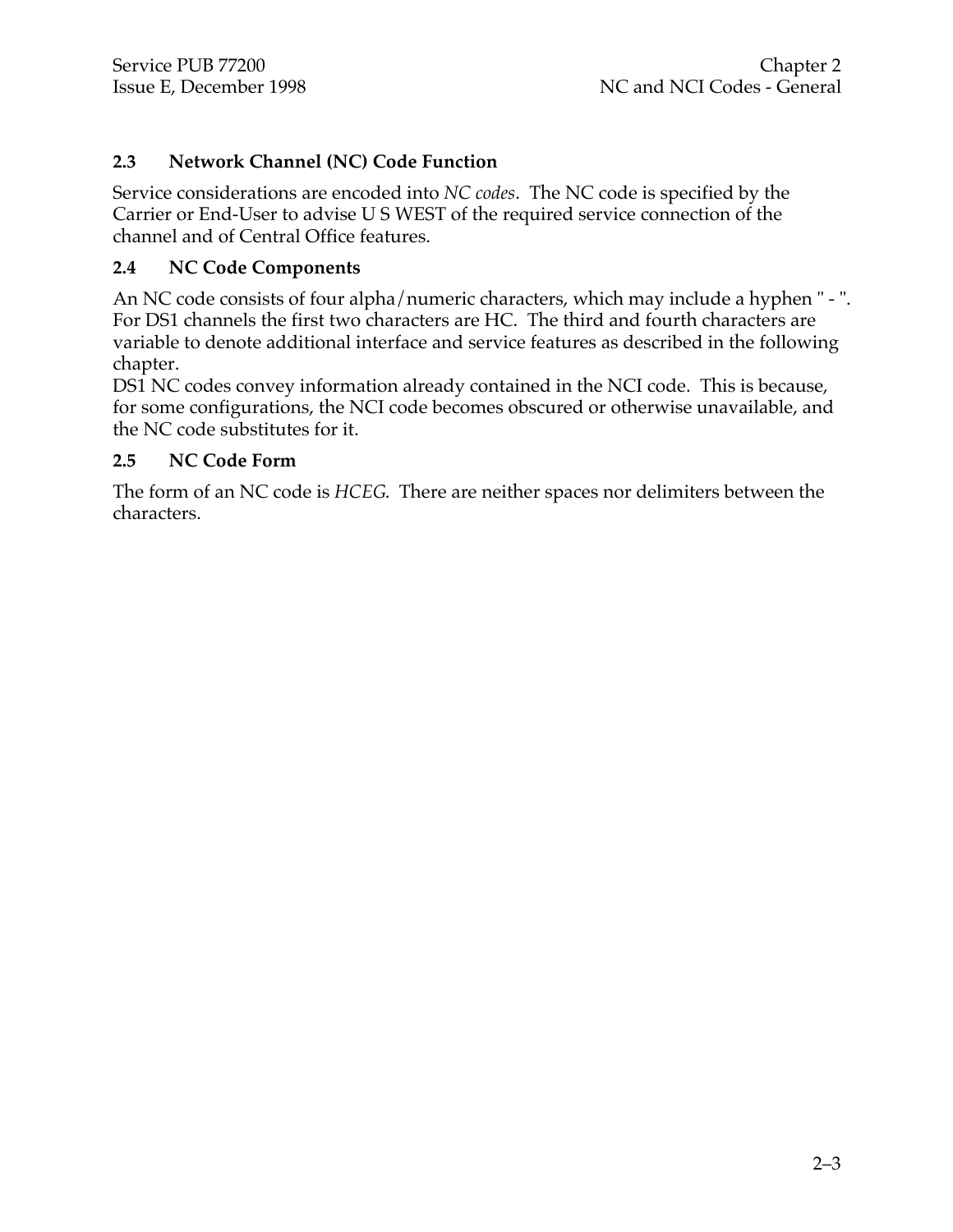#### **CONTENTS**

|    |     | <b>Chapter and Section</b> |                                                                     | Page  |
|----|-----|----------------------------|---------------------------------------------------------------------|-------|
| 3. |     |                            |                                                                     |       |
|    | 3.1 |                            |                                                                     |       |
|    |     |                            |                                                                     |       |
|    |     | 3.1.2                      |                                                                     |       |
|    |     | 3.1.3                      |                                                                     |       |
|    |     | 3.1.4                      |                                                                     |       |
|    |     | 3.1.5                      |                                                                     |       |
|    |     | 3.1.6                      | Coding Exceptions When a DS1 Channel is Transported                 |       |
|    |     |                            |                                                                     |       |
|    | 3.2 |                            | Channel Between Two Customer Premises, or Between a                 |       |
|    |     |                            | Customer Premises and a U S WEST CO without Multiplexing  3-4       |       |
|    |     | 3.2.1                      |                                                                     |       |
|    |     | 3.2.2                      |                                                                     |       |
|    |     | 3.2.3                      | Channels Between an EU and a Carrier Premises3-5                    |       |
|    |     | 3.2.4                      | Channels Between any Customer Premises and a                        |       |
|    |     |                            | U S WEST CO, with a Customer Reserved Interface3-5                  |       |
|    |     | 3.2.5                      | Interconnecting the Reserved Interfaces of Two Channels 3-5         |       |
|    | 3.3 |                            | Carrier or End-User Premises to CO Channel, with CO Multiplexer 3-6 |       |
|    | 3.4 |                            | Inter-CO DS1 Channel and Optional CO Multiplexing at One CO3-7      |       |
|    |     | 3.4.1                      | Interoffice DS1 Channel without Multiplexing                        |       |
|    |     |                            |                                                                     |       |
|    |     | 3.4.2                      | Inter-CO DS1 Channel with Multiplexing at One End3-8                |       |
|    | 3.5 |                            |                                                                     |       |
|    |     | 3.5.1                      | Multiplexers Assigned to DS1 Channels in Customer                   |       |
|    |     |                            |                                                                     |       |
|    |     | 3.5.2                      | Multiplexers Assigned to U S WEST Interoffice                       |       |
|    |     |                            |                                                                     |       |
|    | 3.6 |                            | Restricted NCI Codes for CSU Power and discontinued codes           |       |
|    |     |                            |                                                                     | $3-9$ |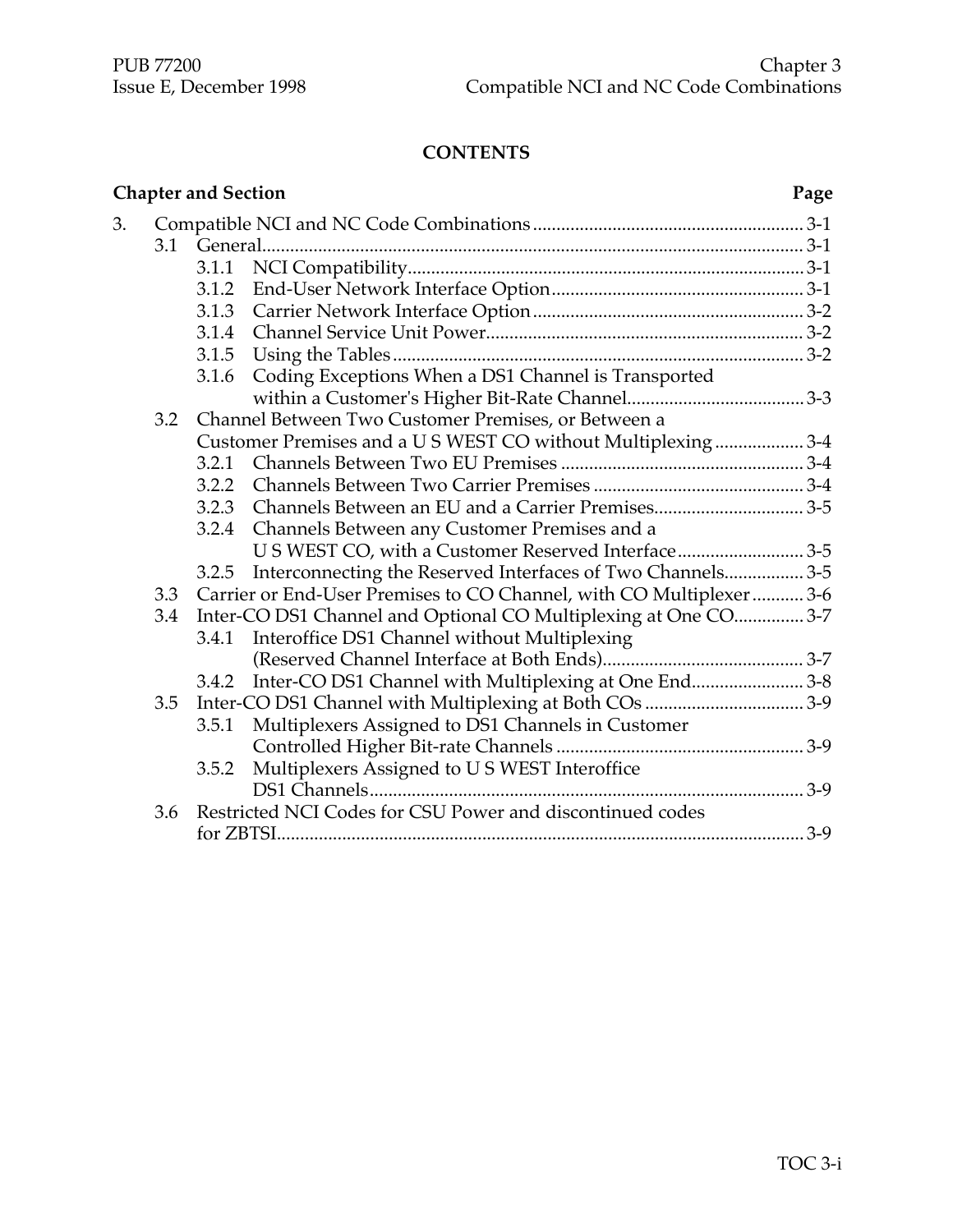### **CONTENTS(Continued)**

| <b>Tables</b> |                                                                               | Page |
|---------------|-------------------------------------------------------------------------------|------|
|               | 3-1 Codes for Customer Premises to Customer Premises, and Customer            |      |
|               |                                                                               |      |
|               |                                                                               |      |
|               | 3-3 Codes for Customer Premises to CO Channel, with a CO Multiplexer 3-7      |      |
|               | 3-4 Codes For Inter-CO Facility with a Reserved Channel Interface at          |      |
|               |                                                                               |      |
|               |                                                                               |      |
|               | 3-6 Codes for CO Multiplexer at Two COs, with an Interconnecting Facility 3-9 |      |
|               |                                                                               |      |
|               |                                                                               |      |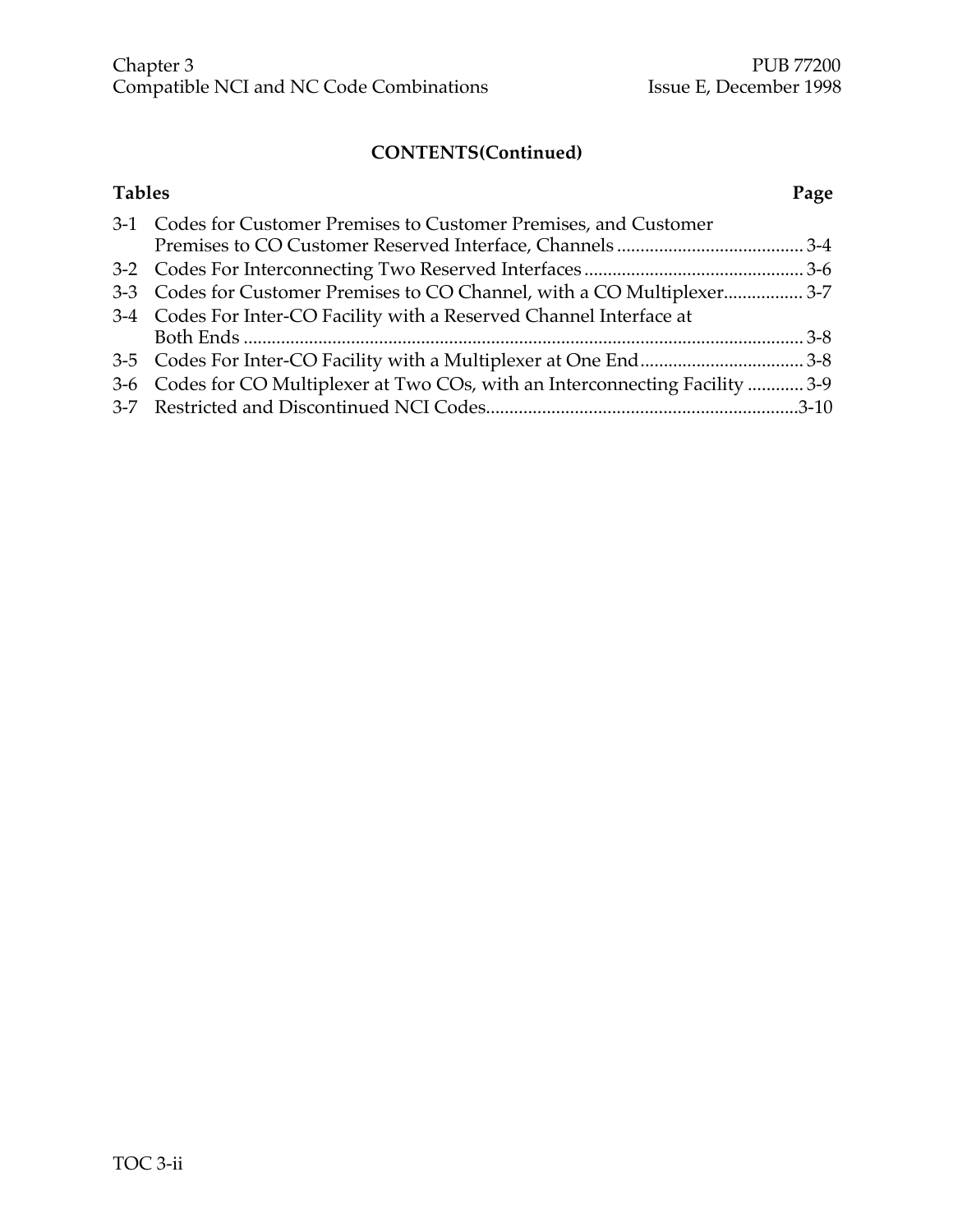#### **3. Compatible NCI and NC Code Combinations**

Tables in this chapter provide code combinations to use for ordering DS1 channels and services of the following types:

- Customer Premises to Customer Premises Channels.
- Customer Premises to Central Office (CO) Channels with Customer Reserved Interface.
- Interconnection of two channels with Customer Reserved Interfaces at a U S WEST CO.
- Customer Premises to CO channels with DS1-to-Voice and Digital Data multiplexing, and DS1-to-DS0 Multiplexing.
- CO to CO Channels with optional DS1-to-Voice and Digital Data multiplexing at either or both CO's. The inter-CO channel may be within the larger bandwidth of other digital service being provided for the customer.
	- **Note:** Solely at the discretion of U S WEST , when DS1-to-Voice and Digital Data or DS1-to-DS0 multiplexing is ordered, an electronic digital cross-connect system (DCS) may be interpositioned in the DS1 path. The DCS routes individual DS0 channels to their destined Wire Center where the multiplexing will be done. That is, the multiplexing function may be distributed to end-points of the derived channels. This will minimize tandem analog to digital and digital to tandem analog conversions, and equipment optioning and adjustments.

A regulatory distinction is made between interfaces at a Carrier Premises and those at an End-User premises. Also, although U S WEST is a Carrier, the term Carrier, as used in this chapter, only denotes a customer of U S WEST. This allows a distinction to be made between a channel termination at a U S WEST CO and a termination at the premises of another Carrier, who is a customer of U S WEST.

#### **3.1 General**

#### **3.1.1 NCI Compatibility**

Within the tables in this chapter, each row is a compatibility list. Every NCI code in a row is fully compatible with all other NCI codes in the same row and with the NC code in the row.

#### **3.1.2 End-User Network Interface Option**

Two End-User premises Network Interfaces are available for NCI Protocol Code DU, as described in Technical Publication 77375. They are the *Conventional interface* and the *DSX-1 interface*. Selection of the Conventional interface is made by using a NCI Protocol Option Code without the *X* suffix, e.g., *BN*. The DSX-1 interface is selected by appending any option code not having a suffix of *N*, with an "*X";* e.g., *BX*.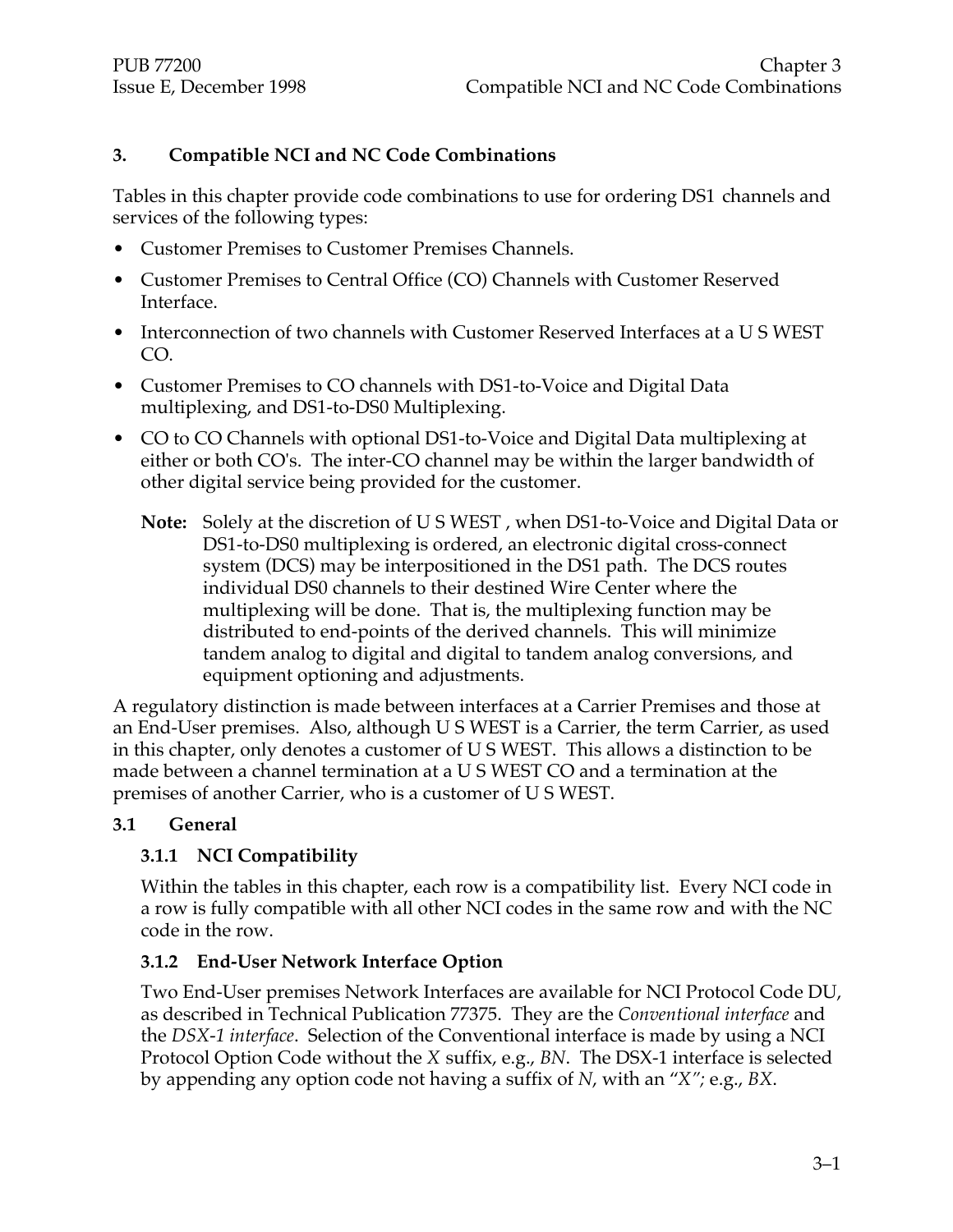#### **3.1.3 Carrier Network Interface Option**

Carrier customers have the option of ordering either the DJ or the DS protocol code for their location. The 04DS9.++ provides the Carrier with a DS-1 signal that meets the pulse mask requirements for DSX-1. No direct current (dc) power is supplied across this network interface. Placement of a DSX-1 panel is dependent on the customer location and the type of facilities serving the Carrier customer. Generally, U S WEST will supply a DSX-1 panel if the DS-1 facilities are transported via a fiber optic facility. If the transport facility is on copper T1 or HDSL loop transport, the interface to the Carrier will be at a RJ48C, RJ48H or RJ48M connector.

The 04DJ9.++ provides the Carrier with a DS-1 signal that may be attenuated up to 19dB. DC power may be supplied across the network interface to power the Carrier's terminal equipment. The Carrier will ensure that their equipment will not exceed the voltage and current requirements specified under FCC Part 68 Section 15. This section specifies that the Network Channel Terminating Equipment's (NCTE's) total power consumption shall not exceed 4 watts. Normal T1 carrier meet point arrangements don't power terminal equipment. U S WEST will only span power the central office end of a fiber optic facility placed in accordance with the requirements specified in Pub *77321, Special High Voltage Protection.*

#### **3.1.4 Channel Service Unit Power**

In the NCI Protocol Option Codes for the End-User premises Conventional interface, a last character of N denotes that U S WEST is Not requested to provide dc power for the customer's Channel Service Unit (CSU). DC power for the customer's CSU has not been available for new DS1 services since October 26, 1995.

This option will only be available at locations that involve the placing of customer owned fiber optic equipment at high voltage sites, such as electric power substations and transmission towers. The absence of the N indicates that span power is requested.

Carrier customers should request the 04DJ9.++ network channel interface if they require dc (also known as span power) at these high voltage sites. Additional information on the DJ interface can be found in U S WEST Technical Publication *77375.* DC power is not available for Carrier customers ordering the 04DS9.++ network channel interface.

#### **3.1.5 Using the Tables**

The process of selecting compatible NC and NCI codes from the following tables may usually be done in the following manner:

- 1. Locate the row containing the required equipment options (line code, frame format or free framing) then read across the row to find the NC code.
- 2. In that row, locate the column for the premises being coded; End-User, Carrier, or U S WEST CO.
- 3. Read the NCI code for the interface at the juncture of the row and column.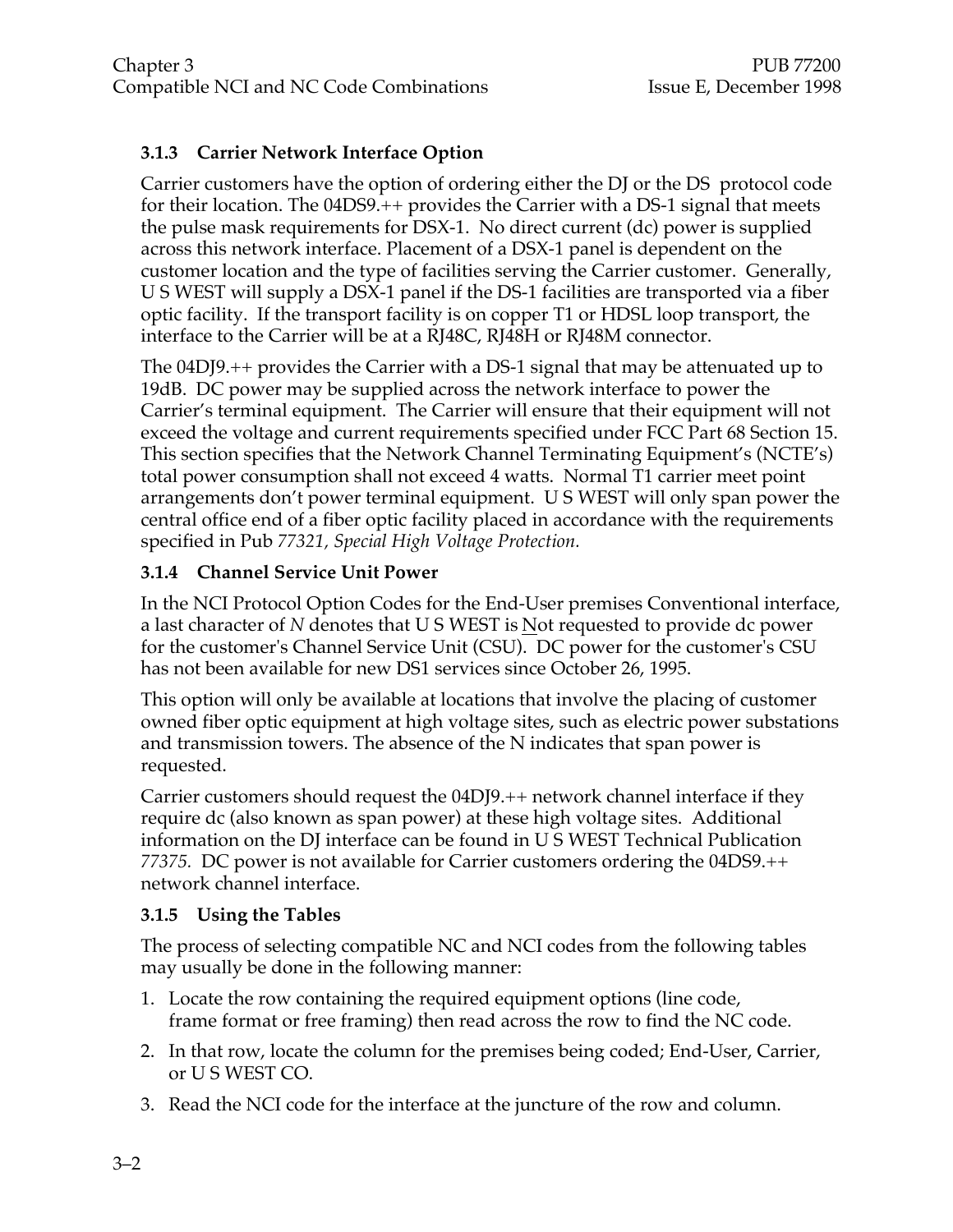#### **3.1.6 Coding Exceptions When a DS1 Channel is Transported within a Customer's Higher Bit-Rate Channel**

In the tables in this chapter, DS1 NCI codes are provided for various DS1 interfaces. However, when a customer has a higher bit-rate channel with U S WEST CO multiplexing, that channel and multiplexer can be used to transport DS1's to the customer premises or inter-CO channel. For example, the customer has DS3 channels with CO multiplexing from DS3 to DS1; this scenario is described in Technical Publication 77324, *U S WEST DS3 Service*.

When the higher bit-rate channel is transported to a customer premises, U S WEST has no DS1 interface at the customer's premises and special NCI coding is required. U S WEST order processes require the NCI code to represent the actual interface at the customer's premises. One such arrangement exists when the customer has a DS3 channel from their premises to a CO with DS3 U S WEST CO multiplexing; this arrangement provides 28 DS1 channels assignable by the customer. Another example is where the customer has ordered a much higher bandwidth with an optical interface at their premises and U S WEST CO multiplexing at that bit-rate; e.g., 560 Mbit/s.

Another example is when the customer has ordered a much higher bandwidth with an optical interface at their premises and U S WEST CO multiplexing at that bit rate; 560 Mbit/s.

With these high bit-rate channel configurations, the customer will not provide U S WEST a DS1 NCI code with their DS1 order. Instead, the customer will provide either 04DS6.44++ when the interface is DS3, or 02FCF.++ when the interface is asynchronous optical. The symbol "++" is replaced with the Protocol Option Code of the higher rate interface.

The customer will also provide assignment information to advise U S WEST of the channel of the higher bit-rate multiplexer to which the DS1 channel is to be connected. 04DS6.44++ and 02FCF.++ are only examples; other interfaces are possible and they are disclosed in other U S WEST publications. When the customer has one of the configurations described previously, they must provide the appropriate NCI code that reflects the actual higher bit-rate interface instead of the NCI found in the tables in this publication.

If the customer wants to interconnect a channel between two higher bit-rate U S WEST CO multiplexers, the NC code is vital for the customer to obtain the DS1 options such as the line code and frame format.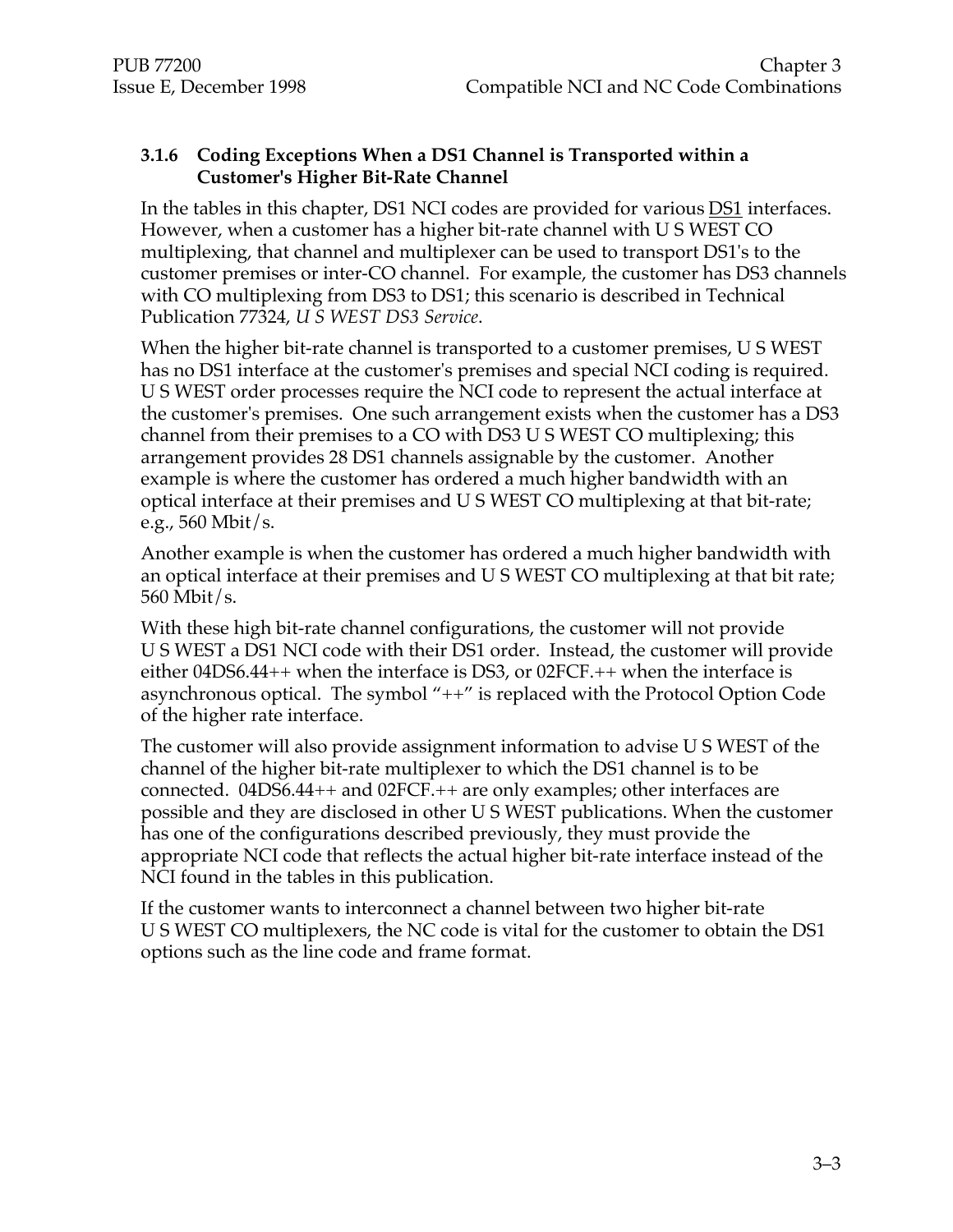#### **3.2 Channel Between Two Customer Premises, or Between a Customer Premises and a U S WEST CO without Multiplexing**

#### **3.2.1 Channels Between Two EU Premises**

Refer to Table 3-1. In Column A, locate the row having the required equipment options. Obtain the NC code from Column B. Obtain the NCI code for each end of the channel, from Column C. Columns D and E are not used.

#### Example:

• If the DS1 *frame format* is SF and the *line code* is AMI (Column A), use Row 1. The NC code is H C - - (Column B). Both NCI codes will be taken from Row 1, Column C. For the Conventional interface, the NCI code is 04DU9.BN. If the DSX-1 interface is requested, the NCI code is 04DU9.BX. The absence of the "X" suffix denotes a Conventional interface. Its presence denotes a DSX-1 interface.

| <b>Table 3-1</b> Codes for Customer Premises to Customer Premises, |  |
|--------------------------------------------------------------------|--|
| and Customer Premises to CO Customer Reserved Interface, Channels  |  |

|                | A                                          | B           | C                           | D                          | E                                           |
|----------------|--------------------------------------------|-------------|-----------------------------|----------------------------|---------------------------------------------|
|                | Equipment<br>Frame Format and<br>Line Code | NC.<br>Code | NCI at<br>End-User premises | NCI at<br>Carrier premises | NCI at<br>U S WEST<br><b>Central Office</b> |
|                | <b>SF</b><br>& AMI                         | $HC - -$    | 04DU9.BN or BX              | 04DS9.15 or<br>04DJ9.15    | 04DS9.15                                    |
| $\mathfrak{D}$ | SF<br>& B8ZS                               | $HCZ -$     | 04DU9.DN or DX              | 04DS9.15B or<br>04DJ9.15B  | 04DS9.15B                                   |
| 3              | <b>ANSI ESF</b><br>& AMI                   | $HCD -$     | 04DU9.1KN or 1KX            | 04DS9.1K or<br>04DJ9.1K    | 04DS9.1K                                    |
| 4              | <b>ANSIESF</b><br>& B8ZS                   | $HCE-$      | 04DU9.1SN or 1SX            | 04DS9.1S or<br>04DJ9.1S    | 04DS9.1S                                    |
| 5              | non-ANSI ESF<br>& AMI                      | $HCF-$      | 04DU9.CN or CX              | 04DS9.15K or<br>04DJ9.15K  | 04DS9.15K                                   |
| 6              | non-ANSI ESF<br>& B8ZS                     | $HCG -$     | 04DU9.SN or SX              | 04DS9.15S or<br>04DJ9.15S  | 04DS9.15S                                   |
| $\overline{7}$ | Free Framing<br>& B8ZS                     | HCJ-        | 04DU9.AN or AX              | 04DS9.15J or<br>04DJ9.15J  | 04DS9.15J                                   |

#### **3.2.2 Channels Between Two Carrier Premises**

Refer to Table 3-1. In Column A, locate the row having the required equipment options. Obtain the NC code from Column B. Obtain the NCI code for each end of the channel, from Column D. Columns C and E are not used.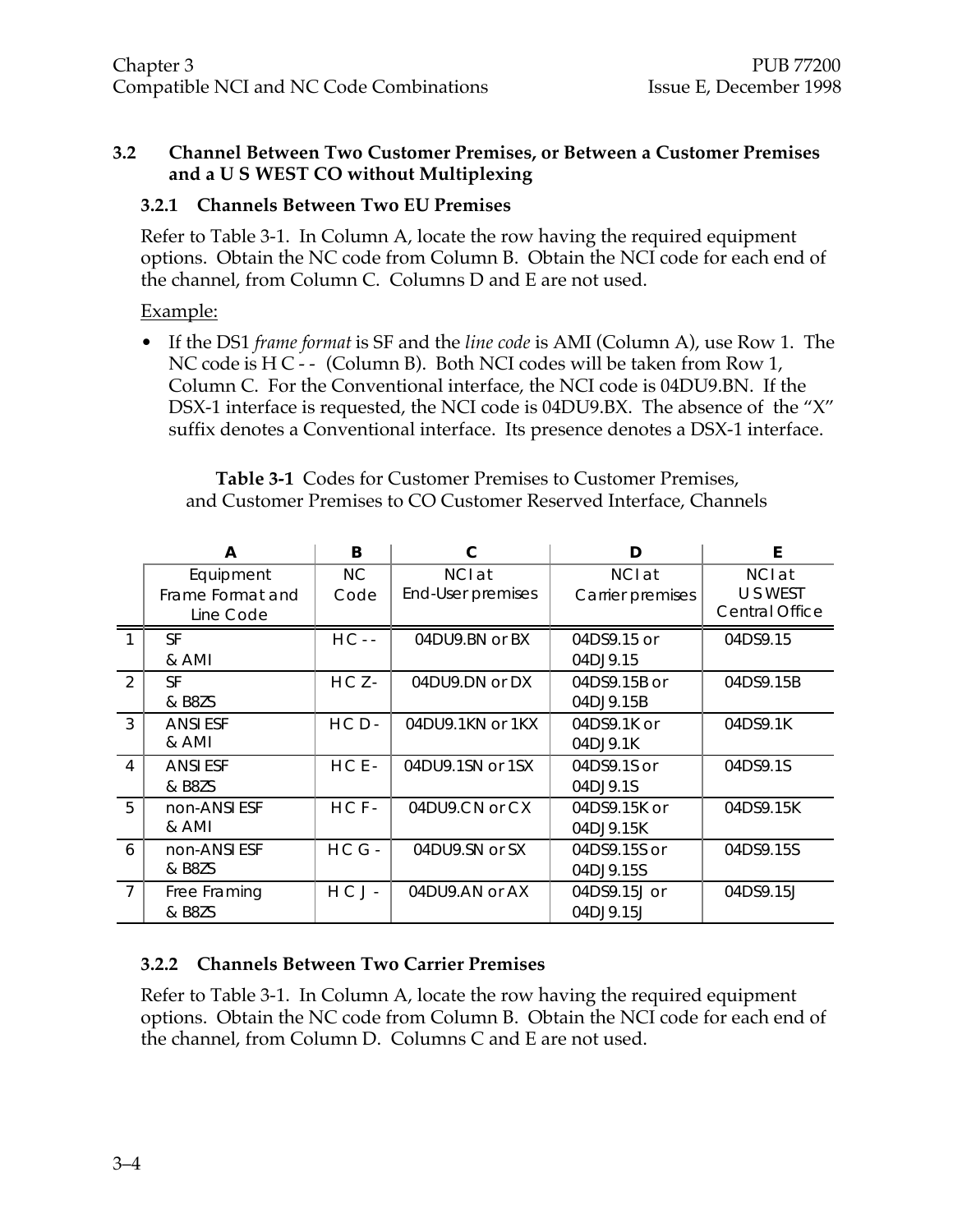#### Example:

• If the *frame format* is SF and the *line code* is AMI (Column A), use Row 1. The NC code is HC--(Column B). Both NCI codes are taken from Row 1, Column D. The NCI code at either or both ends may be 04DS9.15 or 04DJ9.15.

#### **3.2.3 Channels Between an EU and a Carrier Premises**

Refer to Table 3-1. In Column A, locate the row having the required equipment options. Obtain the NC code from Column B. Obtain the NCI code for the EU premises from Column C, and the NCI code for the Carrier premises from Column D. Column E is not used.

#### Example:

• If the *frame format* is ANSI ESF and the *line code* is AMI (Column A), use Row 3. The NC code is H C D - (Column B). The NCI code for the EU premises is taken from Row 3, Column C, and is 04DU9.1KN or 04DU9.1KX. The NCI code for the Carrier premises is from Row 3, Column D, and may be either 04DS9.1K or 04DJ9.1K.

#### **3.2.4 Channels Between any Customer Premises and a U S WEST CO, with a Customer Reserved Interface**

Refer to Table 3-1. In Column A, locate the row having the required equipment options. Obtain the NC code from Column B. Obtain the NCI code for a EU premises from Column C, or for a Carrier premises from Column D. The NCI code for the interface of the reserved channel in the U S WEST CO is from Column E.

#### Example:

• If the *frame format* is non-ANSI ESF and the *line code* is B8ZS (Column A), use Row 6. The NC code is H C G - (Column B). The NCI code for the U S WEST CO is from Row 6, Column E, and is 04DS9.15S.

If the channel is to an End-User premises, the NCI code is taken from Row 6, Column C, and is 04DU9.SN or 04DU9.1SX.

If the channel is to a Carrier premises, the NCI code is taken from Row 6, Column D and may be either 04DS9.15S or 04DJ9.15S.

#### **3.2.5 Interconnecting the Reserved Interfaces of Two Channels**

Two channels established with compatible Reserved Interfaces may be interconnected at any time using a Central Office Cross Connect (COCC). Coding to establish a COCC is similar to the method of coding a channel between two customer premises. Refer to Table 3-2. In Column A, locate the row having the equipment options of the previously established channels. Obtain the NC code from Column B. Obtain the U S WEST CO NCI code for each end of the COCC from Column E.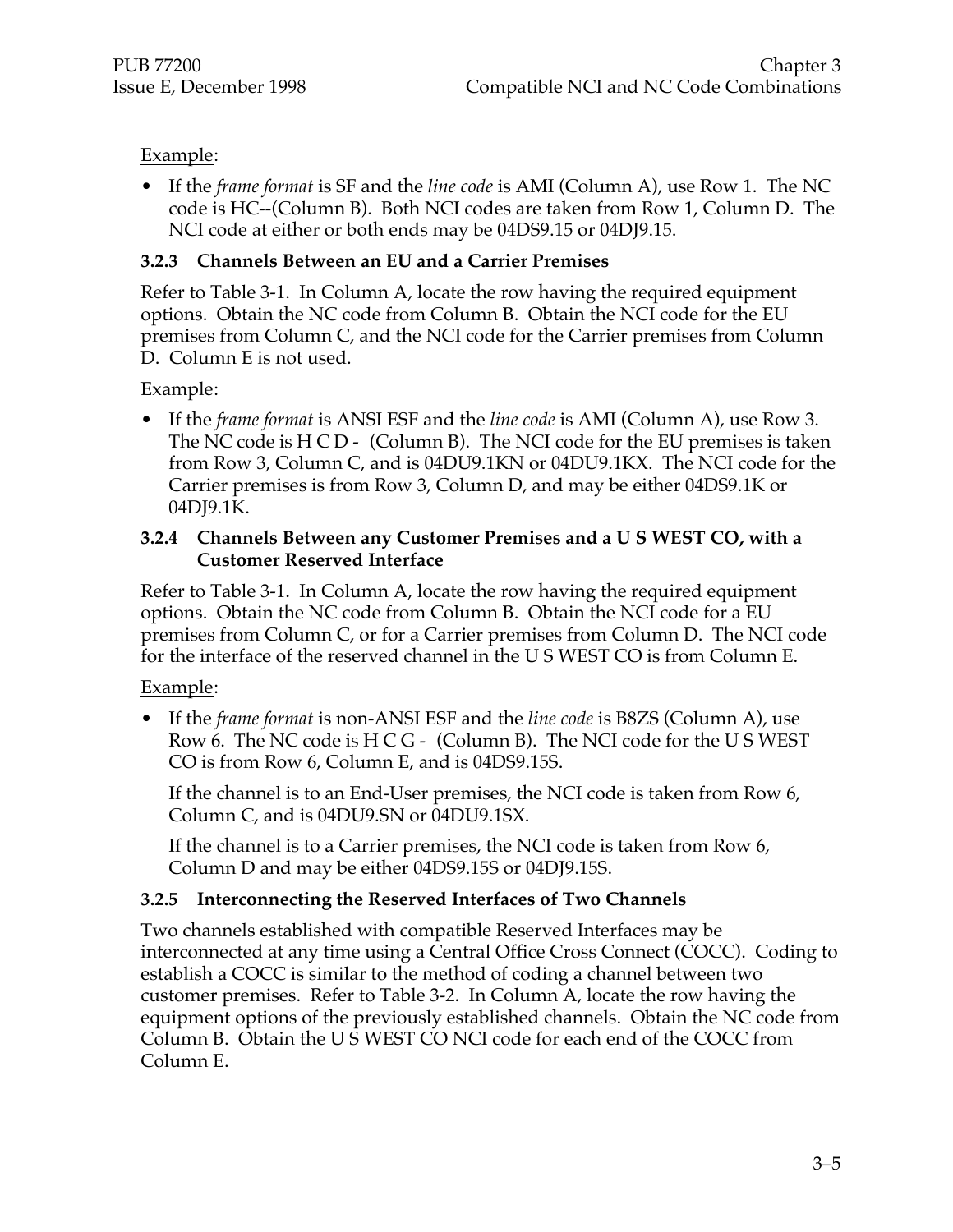#### Example:

If the *frame format* is ANSI ESF and the *line code* is B8ZS (Column A), use Row 4. The NC code is  $H \subset X E$  (Column B). The NCI codes for the ends of the COCC are from Row 4, Column E, and are 04DS9.1S.

|   | А                                          | B           | F                                           |
|---|--------------------------------------------|-------------|---------------------------------------------|
|   | Equipment<br>Frame Format and<br>Line Code | NC.<br>Code | NCI at<br>U S WEST<br><b>Central Office</b> |
|   | SF & AMI                                   | $H C X -$   | 04DS9.15                                    |
| 2 | SF & B8ZS                                  | HCXA        | 04DS9.15B                                   |
| 3 | ANSI ESF & AMI                             | HCXD        | 04DS9.1K                                    |
| 4 | ANSI ESF & B8ZS                            | HCXE        | 04DS9.1S                                    |
| 5 | non-ANSI ESF & AMI                         | H C X B     | 04DS9.15K                                   |
| 6 | non-ANSI ESF & B8ZS                        | HCXC        | 04DS9.15S                                   |
| 7 | Free Framing & B8ZS                        | HCXF        | 04DS9.15J                                   |

| Table 3-2 Codes For Interconnecting Two Reserved Interfaces |
|-------------------------------------------------------------|
|-------------------------------------------------------------|

#### **3.3 Carrier or End-User Premises to CO Channel, with CO Multiplexer**

**Note:** U S WEST originally used NC Code 4th character *M* to denote *DS1 to voice and digital data multiplexing*, but has changed to *G* to agree with the National coding definition. The National definition for *M* is a subset of *G*, so *M* is no longer offered.

Refer to Table 3-3. In Column A, locate the row having the required equipment options. Obtain the NC code from Column B. Obtain the NCI code for a EU premises from Column C, or for a Carrier premises from Column D.

#### Examples:

1. If the *frame format* is T1DM (Column A), use Row 0. T1DM is available only with the AMI line code, and it has the same NCI code as SF with AMI. This sharing of an NCI code is unique to SF/T1DM. The NC code clearly distinguishes between the two formats. Refer to Technical Publication 77375 for a technical explanation of SF and T1DM. If the channel is to an End-User premises, the NCI code is taken from Row 0, Column C, and is 04DU9.BN or 04DU9.BX. The absence of the "X" suffix denotes a Conventional interface. Its presence denotes a DSX-1 interface.

If the channel is to a Carrier premises, the NCI code is taken from Row 0, Column D and may be either 04DS9.15 or 04DJ9.15.

2. If the *frame format* is SF and the *line code* is B8ZS (Column A), use Row 2. The NC code is H C Z G (Column B).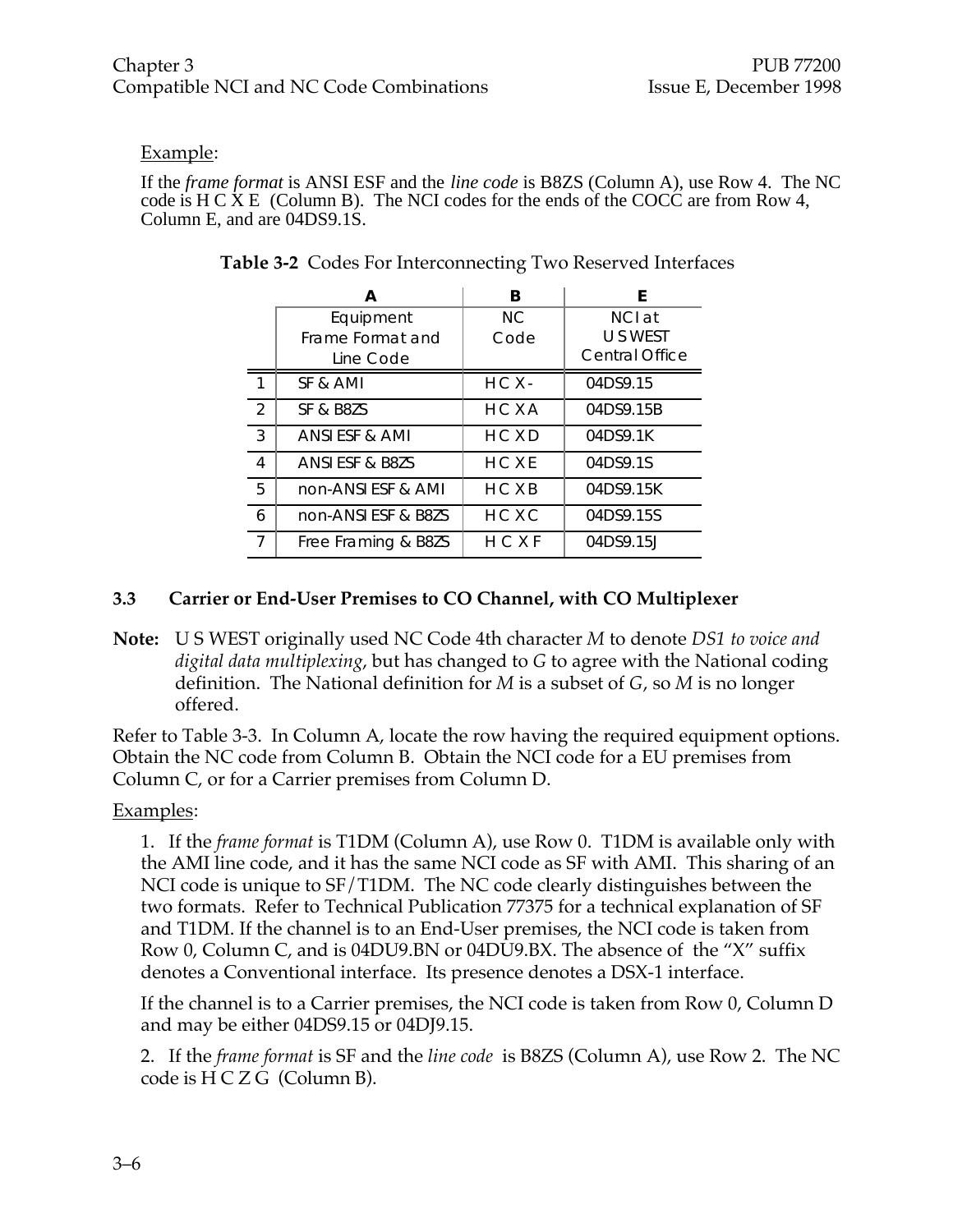If the channel is to an End-User premises, the NCI code is taken from Row 2, Column C, and is 04DU9.DN or 04DU9.DX. The absence of the "X" suffix denotes a Conventional interface. Its presence denotes a DSX-1 interface.

If the channel is to a Carrier premises, the NCI code is taken from Row 2, Column D and may be either 04DS9.15B or 04DJ9.15B.

|                 | А                   | B           | C                 | D                |
|-----------------|---------------------|-------------|-------------------|------------------|
|                 | Equipment           | NC.         | NCI at            | NCI at           |
|                 | Frame Format and    | Code        | End-User premises | Carrier premises |
|                 | Line Code           | see note    |                   |                  |
| $\Omega$        | T1DM & AMI          | $H C - L$   | 04DU9.BN or BX    | 04DS9.15 or      |
|                 |                     |             |                   | 04DJ9.15         |
|                 | SF & AMI            | $H C - G$   | 04DU9.BN or BX    | 04DS9.15 or      |
|                 |                     |             |                   | 04DJ9.15         |
| 2               | SF & B8ZS           | HCZG        | 04DU9.DN or DX    | 04DS9.15B or     |
|                 |                     |             |                   | 04DJ9.15B        |
| 3               | ANSI ESF & AMI      | HCDG        | 04DU9.1KN or      | 04DS9.1K or      |
|                 |                     |             | 1KX               | 04DJ9.1K         |
| 4               | ANSI ESF & B8ZS     | HCEG        | 04DU9.1SN or 1SX  | 04DS9.1S or      |
|                 |                     |             |                   | 04DJ9.1S         |
| $5\overline{5}$ | non-ANSI ESF & AMI  | <b>HCFG</b> | 04DU9.CN or CX    | 04DS9.15K or     |
|                 |                     |             |                   | 04DJ9.15K        |
| 6               | non-ANSI ESF & B8ZS | H C G G     | 04DU9.SN or SX    | 04DS9.15S or     |
|                 |                     |             |                   | 04DJ9.15S        |

**Table 3-3** Codes for Customer Premises to CO Channel, with a CO Multiplexer

**NOTE:** In Column B, the NC code 4th characters G and L have the following multiplexer (MUX) type definitions:

- $G = U S WEST CO DS1 to voice and digital data mux.$
- L **=** U S WEST CO DS1 to DS0 digital data mux using T1DM frame format. Consult U S WEST DDS PUB 77312 for important information about this option.

#### **3.4 Inter-CO DS1 Channel and Optional CO Multiplexing at One CO**

The channel to which a CO multiplexer is to be connected may be ordered from U S WEST. It may also be a DS1 channel within a higher bit-rate channel connected to a CO multiplexer deriving the DS1 rate; this higher bit-rate channel would be separately ordered and customer controlled,

#### **3.4.1 Interoffice DS1 Channel without Multiplexing (Reserved Channel Interface at Both Ends)**

Table 3-4 provides the applicable NC and NCI codes that must be specified when ordering this channel. The NC and NCI codes must be identical at both ends.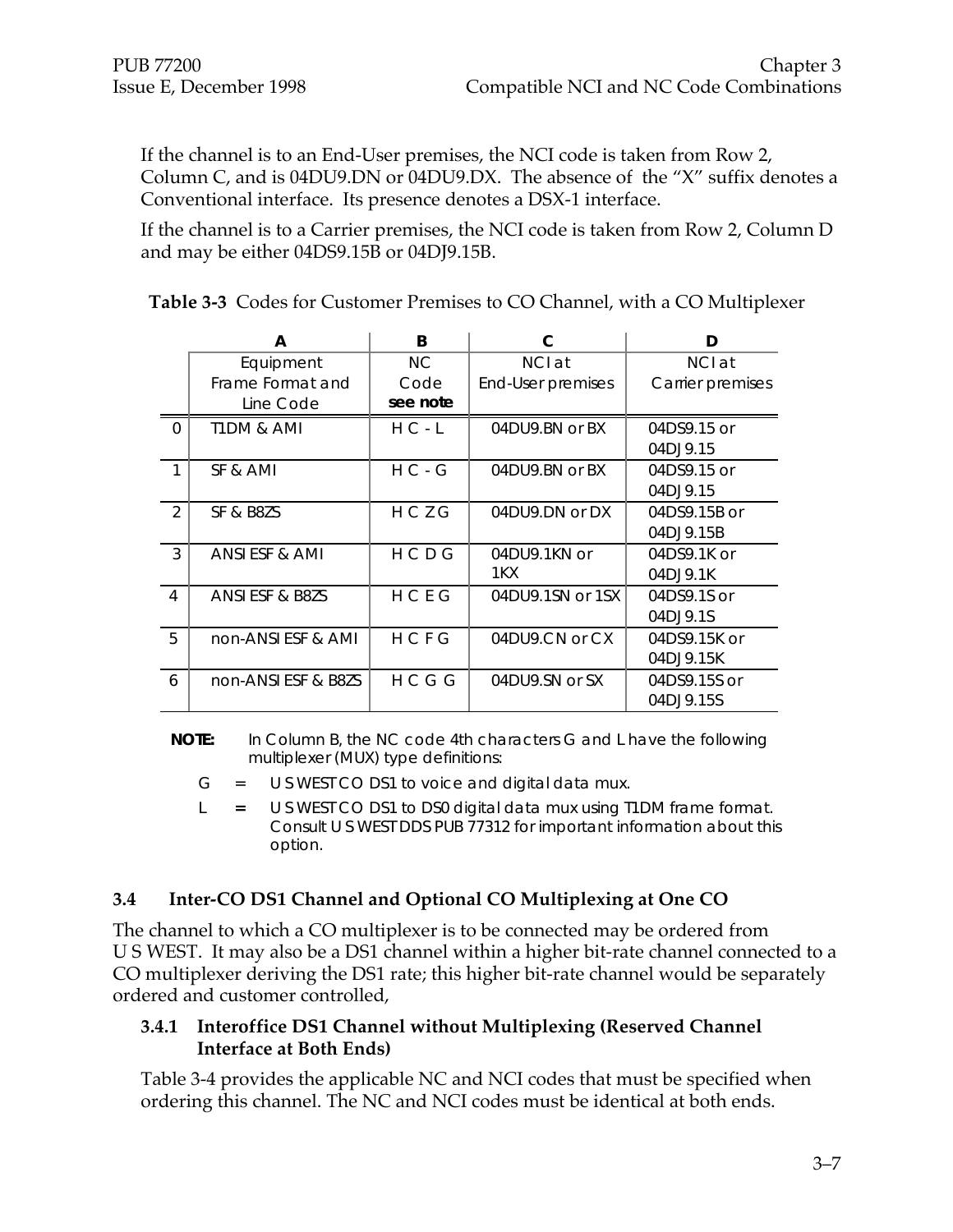|                                            | A                   | B              | F                                           |
|--------------------------------------------|---------------------|----------------|---------------------------------------------|
| Equipment<br>Frame Format and<br>Line Code |                     | <b>NC Code</b> | NCI at<br>U S WEST<br><b>Central Office</b> |
| 1                                          | SF or T1DM & AMI    | $HC - -$       | 04DS9.15                                    |
| $\mathcal{P}$                              | SF & B8ZS           | $HCZ -$        | 04DS9.15B                                   |
| 3                                          | ANSI ESF & AMI      | $HCD -$        | 04DS9.1K                                    |
| $\overline{4}$                             | ANSI ESF & B8ZS     | $HCE-$         | 04DS9.1S                                    |
| 5                                          | non-ANSI ESF & AMI  | $HCF-$         | 04DS9.15K                                   |
| 6                                          | non-ANSI ESF & B8ZS | $H C G -$      | 04DS9.15S                                   |
| $\overline{7}$                             | Free Framing & B8ZS | $H C J -$      | 04DS9.15J                                   |

#### **Table 3-4** Codes For Inter-CO Facility with a Reserved Channel Interface at Both Ends

#### **3.4.2 Inter-CO DS1 Channel with Multiplexing at One End**

NC and NCI codes from Table 3-5 must be provided. Additionally, if a DS1 channel within a customer controlled higher bit-rate channel is used, the customer must provide the Connecting Facility Assignment (CFA) for the DS1 channel in the higher bit-rate multiplexer to which the DS1 to Voice and Digital Data multiplexer is connected.

**Table 3-5** Codes For Inter-CO Facility with a Multiplexer at One End

|   | А                                          | R                          | F                                    |
|---|--------------------------------------------|----------------------------|--------------------------------------|
|   | Equipment<br>Frame Format and<br>Line Code | <b>NC Code</b><br>see note | NCI at<br>U S WEST<br>Central Office |
| O | T1DM & AMI                                 | $H C - L$                  | 04DS9.15                             |
|   | SF & AMI                                   | $H C - G$                  | 04DS9.15                             |
| 2 | SF & B8ZS                                  | HCZG                       | 04DS9.15B                            |
| 3 | ANSI ESF & AMI                             | H C D G                    | 04DS9.1K                             |
| 4 | <b>ANSLESE &amp; B8ZS</b>                  | H C F G                    | 04DS9.1S                             |
| 5 | non-ANSI ESF & AMI                         | HCFG                       | 04DS9.15K                            |
| 6 | non-ANSI ESF & B8ZS                        | HCGG                       | 04DS9.15S                            |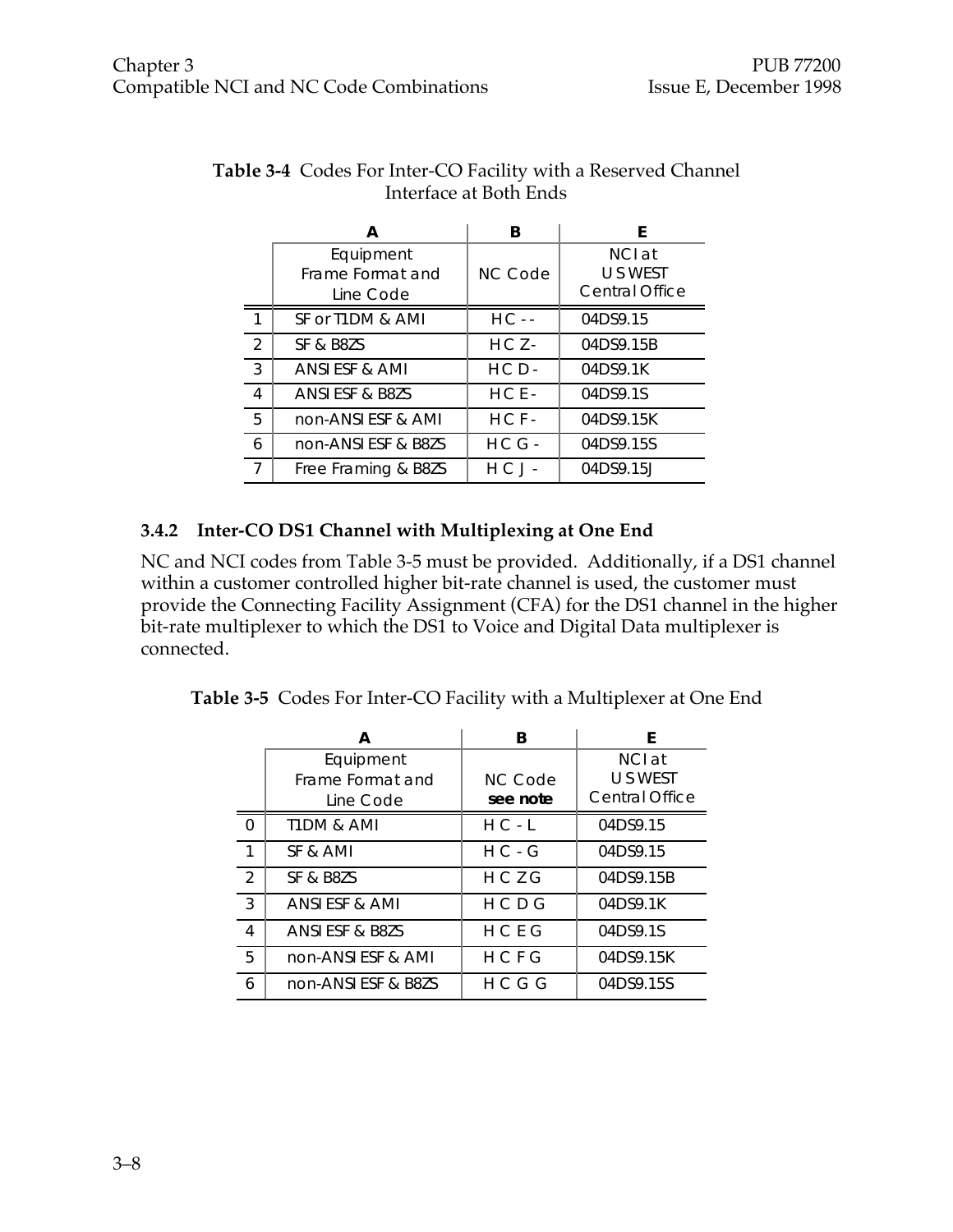- **NOTE:** In Column B, the NC code 4th characters G and L have the following multiplexer (MUX) type definitions:
	- $G = U S WEST CO DS1 to voice and digital data mux$
	- L **=** U S WEST CO DS1 to DS0 digital data mux using T1DM frame format Consult U S WEST DDS PUB 77312 for important information about this option.

#### **3.5 Inter-CO DS1 Channel with Multiplexing at Both COs**

Refer to Table 3-6 for the NC and NCI codes. There are no coding options; the DS1 frame format and line code are non-ANSI ESF and B8ZS. The advantages of ANSI ESF are not required, because each multiplexer independently generates information to its CO; the ANSI ESF Performance Report Message would be redundant. DS1 Clear Channel is provided by B8ZS so there are no limitations on the types of service that can be transported by the DS1 to Voice and Digital Data multiplexers.

#### **3.5.1 Multiplexers Assigned to DS1 Channels in Customer Controlled Higher Bit-rate Channels**

The NC and NCI codes from Table 3-6 must be provided. Additionally, the customer must provide the Connecting Facility Assignment (CFA) for the DS1 channel in the higher bit-rate multiplexer to which the DS1 to Voice and Digital Data multiplexers are connected.

#### **3.5.2 Multiplexers Assigned to U S WEST Interoffice DS1 Channels**

The NC and NCI codes from Table 3-6 must be provided.

**Table 3-6** Codes for CO Multiplexer at Two COs, with an Interconnecting Facility

| Equipment           | NC.      | NCL at                |
|---------------------|----------|-----------------------|
| Frame Format and    | Code     | U S WEST              |
| Line Code           | see note | <b>Central Office</b> |
| non-ANSI ESF & B8ZS | H C G Y  | 04DS9.15S             |

**NOTE:** In Column B, the NC code 4th character Y denotes a DS1 to Voice and Digital Data multiplexer will be used at both ends

#### **3.6 Restricted NCI Codes for CSU Power and discontinued codes for ZBTSI Application**

Table 3-7 contains restricted availability of NCI codes that were listed discontinued in Issue D of this publication. U S WEST continues to support these NCI options for customers who currently have 1.544 Mbit/s channels prior to October 26, 1995.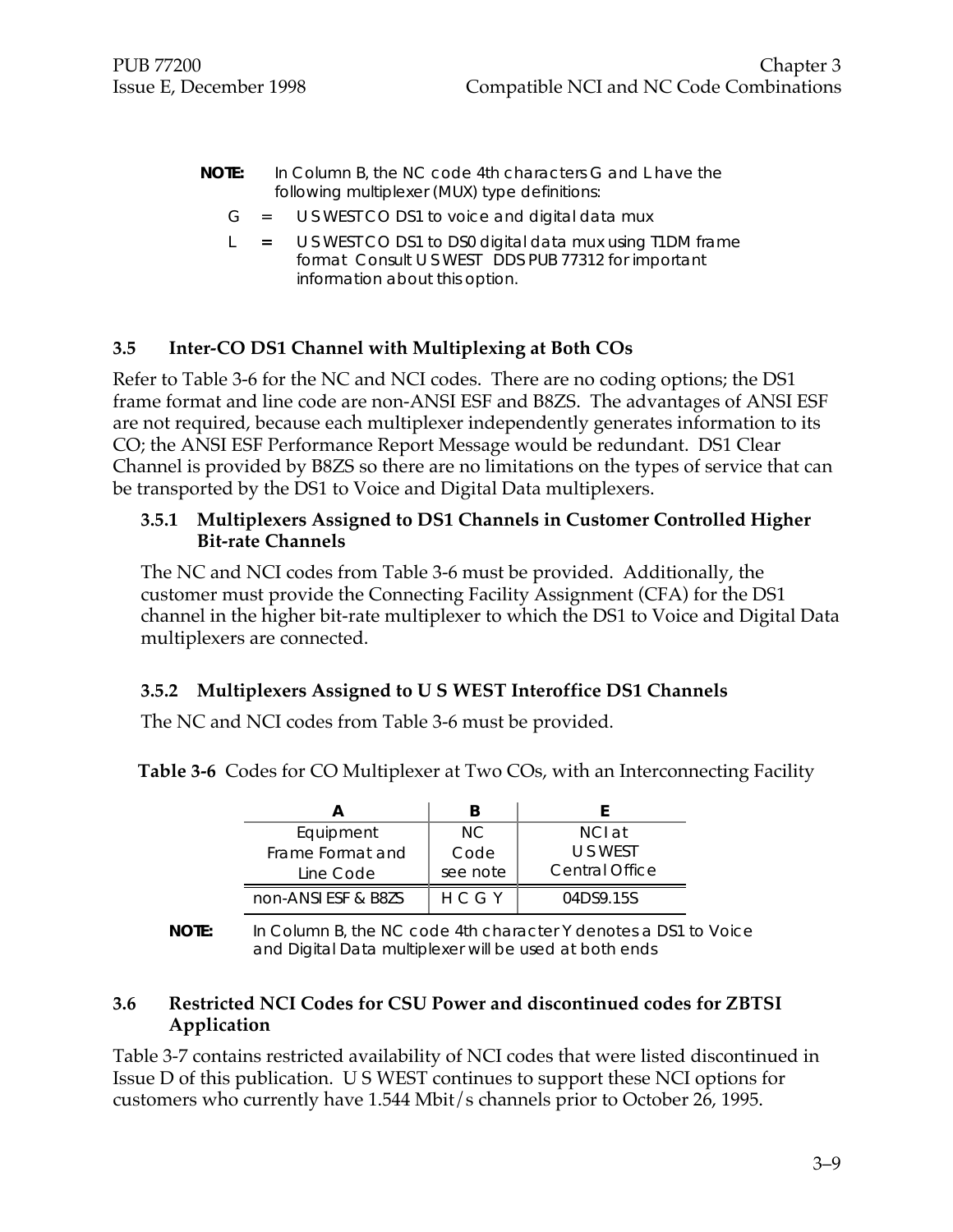However, if the service is moved to a different premises, the customer shall not keep these options.

End User Customers who purchase DS-1's at locations requiring high voltage protection by the placing of customer owned fiber optic equipment may still have this option. Carrier customers should order the 04DJ9.++ network channel interface for this type of application.

|                  | U S WEST CO    | <b>Other Carrier</b> | End-user        |
|------------------|----------------|----------------------|-----------------|
|                  | Premises       | Premises             | <b>Premises</b> |
|                  | <b>Options</b> | Options              | Options         |
|                  | 04DS9.15       | 04DJ9.15             | 04DU9.B         |
| Restricted CSU   | 04DS9.15B      | 04DJ9.15B            | 04DU9.D         |
| Power Option     | 04DS9.15J      | 04D.19.15            | 04DU9.A         |
| <b>Fffective</b> | 04DS9.15K      | 04DJ9.15K            | 04DU9.C         |
| October 15,      | 04DS9.15S      | 04DJ9.15S            | 04DU9.S         |
| 1998             | 04DS9.1K       | 04D.J9.1K            | 04DU9.1K        |
|                  | 04DS9.1S       | 04DJ9.1S             | 04DU9.1S        |
|                  | 04CS9.15Z      | 04DJ9.15Z            | 04DU9.Z         |
| Discontinued     | 04DS9.15Z      | 04DS9.157            | 04DU9.ZN        |
| 7BTSI            | 04CS9.1Z       | 04DJ9.1Z             | 04DU9.ZX        |
| Application      | 04DS9.1Z       | 04DS9.1Z             | 04DU9.1Z        |
| Effective        |                |                      | 04DU9.1ZN       |
| December 1,      |                |                      | 04DU9.1ZX       |
| 1995             |                |                      |                 |

**Table 3-7** Restricted and Discontinued NCI Codes

| $ZBTSI =$<br>Zero byte time slot interchange: ref. ANSI T1.107-1988 |  |
|---------------------------------------------------------------------|--|
|---------------------------------------------------------------------|--|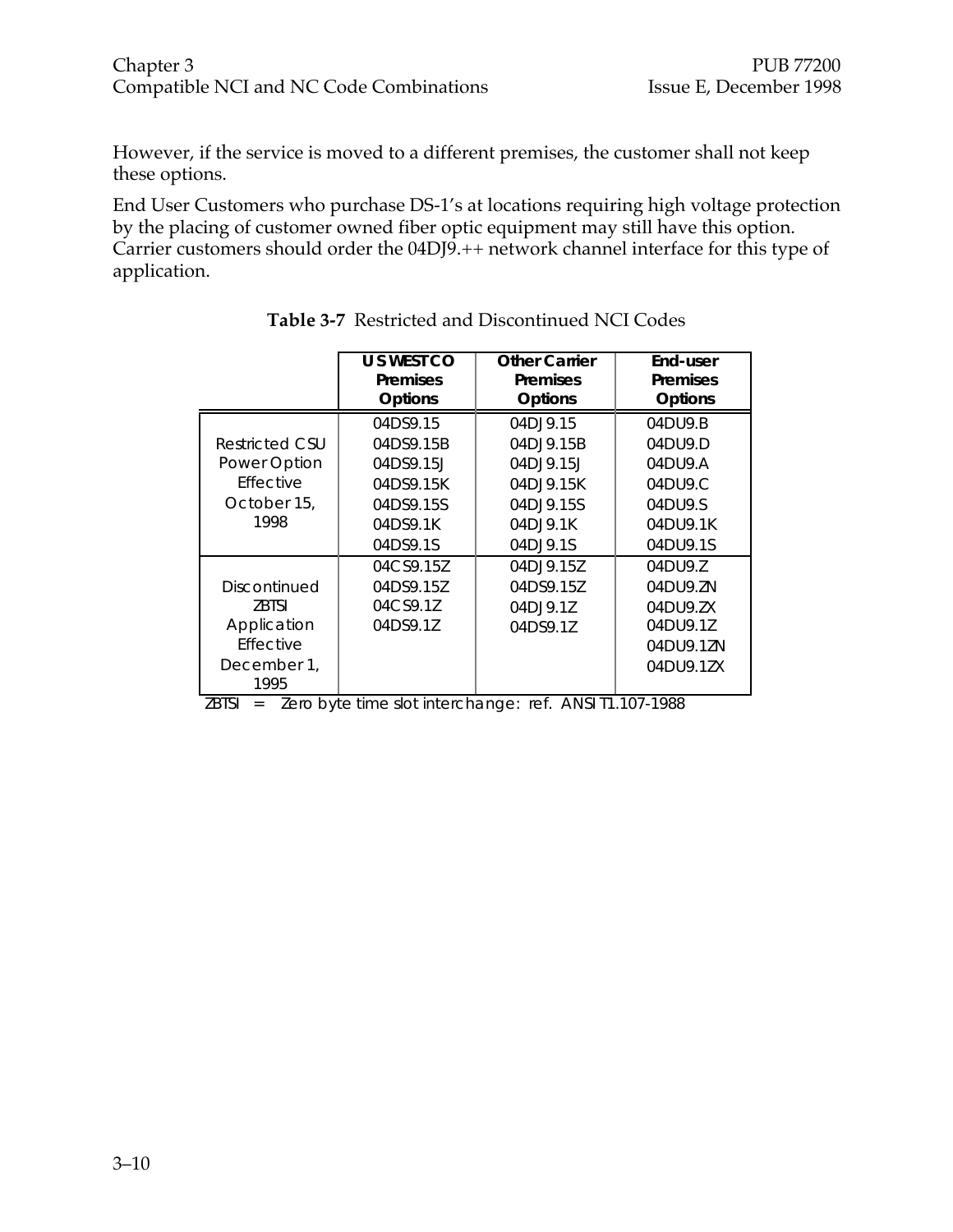### **CONTENTS**

|              |     | <b>Chapter and Section</b> | Page |
|--------------|-----|----------------------------|------|
|              |     |                            |      |
|              |     |                            |      |
|              |     |                            |      |
|              | 4.3 |                            |      |
|              |     |                            |      |
| <b>Table</b> |     |                            |      |

| $4-1$ |  |  |  |  |
|-------|--|--|--|--|
|-------|--|--|--|--|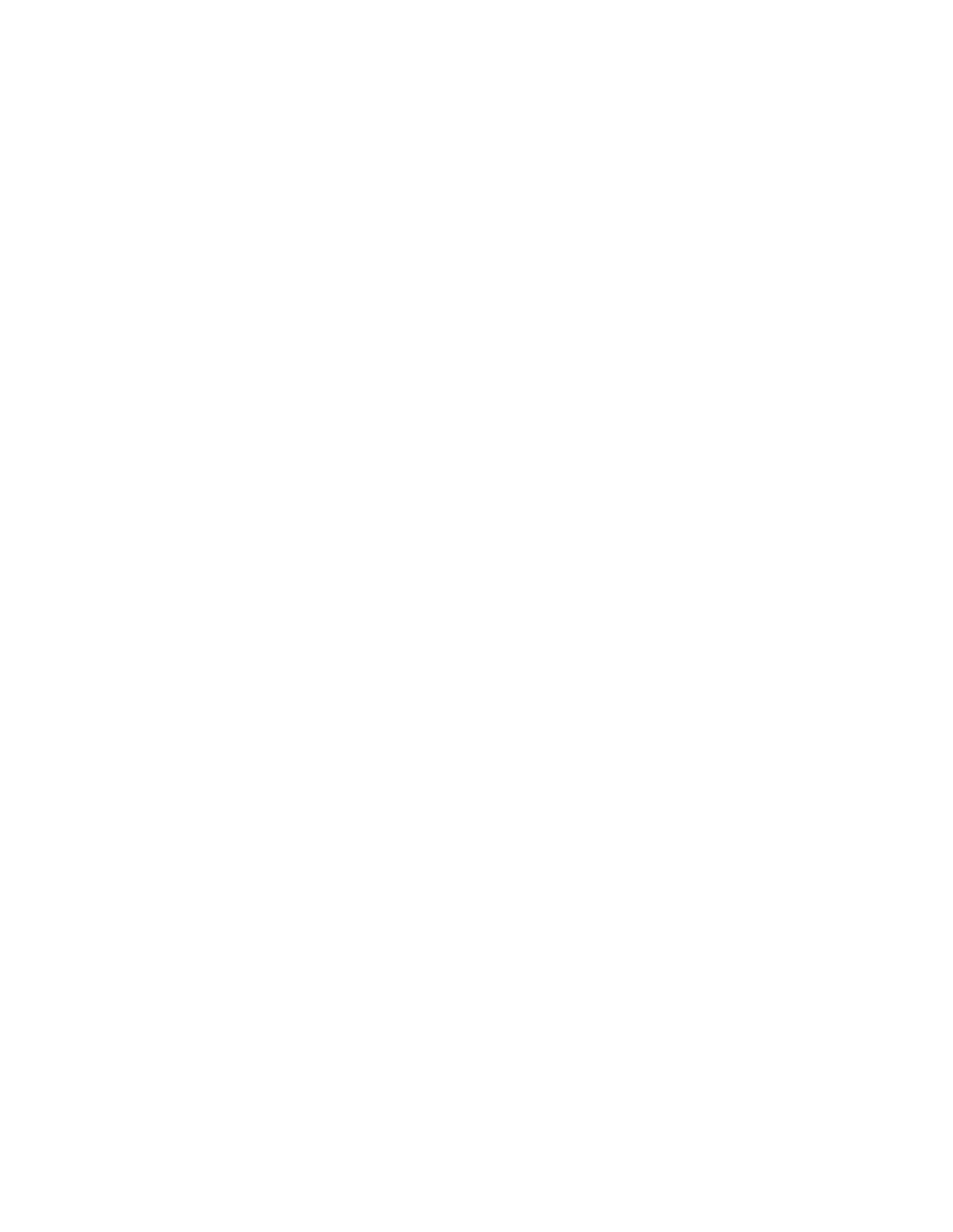#### **4. U S WEST DS1 Rate Synchronization Service**

#### **4.1 General**

This chapter provides code combinations to use for ordering the U S WEST DS1 Rate Synchronization Service interface.

The U S WEST DS1 Rate Synchronization (Sync) Interface signal is traceable to a Stratum 1 Clock (a Primary Reference Signal [PRS]) making it suitable for synchronizing customer's clocks. Customers may wish to use this signal to synchronize their Stratum 2 or Stratum 3 Clock at their facility hub.

#### **4.2 Availability**

This service is available in the limited instance where U S WEST is delivering services at the customer premises using SONET transport equipment.

#### **4.3 Compatible NCI and NC Code Combinations**

Table 4-1 presents the NC and NCI Code combinations to be used by Carrier customers and End User customers when ordering the Synchronization Interface. The NCI codes denote a two-wire interface with the Superframe format and the AMI line code. No options are available for this interface.

**Table 4-1** Compatible Code Combinations for Synchronization Service

|                               | NC Code   | NCLCode      |
|-------------------------------|-----------|--------------|
| L Carrier Premises Interface  | $S$ Y - A | 02D19.15     |
| l End User Premises Interface | $S$ Y - A | 02 DU 9. B N |

#### **4.4 Definition of S Y - ANC Code**

The National definition of the **S Y - A** NC Code is:

1.544 Mbit/s Stratum 1 traceable sync signal. The framing format is Superframe with an all 1's payload. The line code is AMI.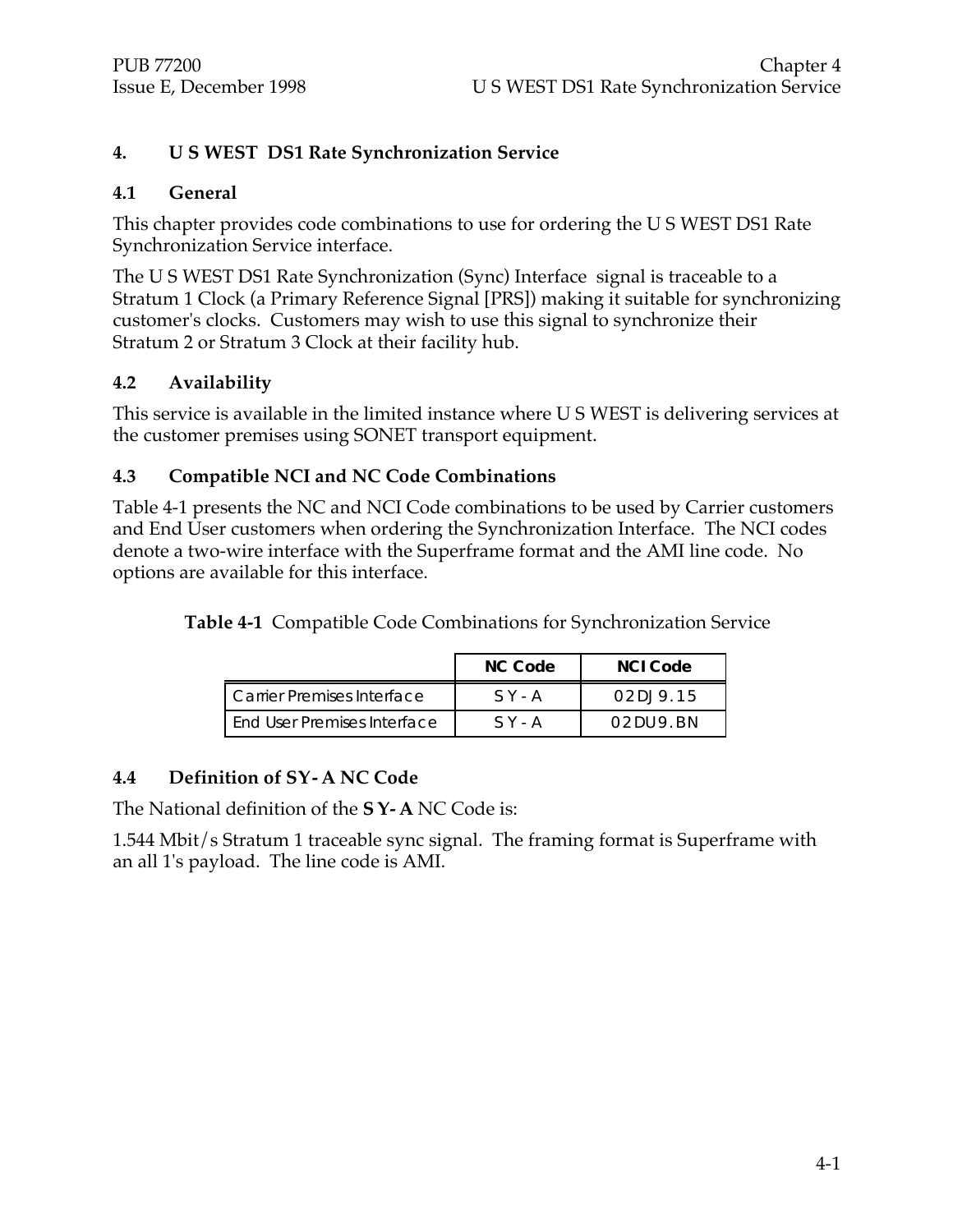#### **CONTENTS**

#### **Chapter and Section**  $D_0$ fi 5.

# Page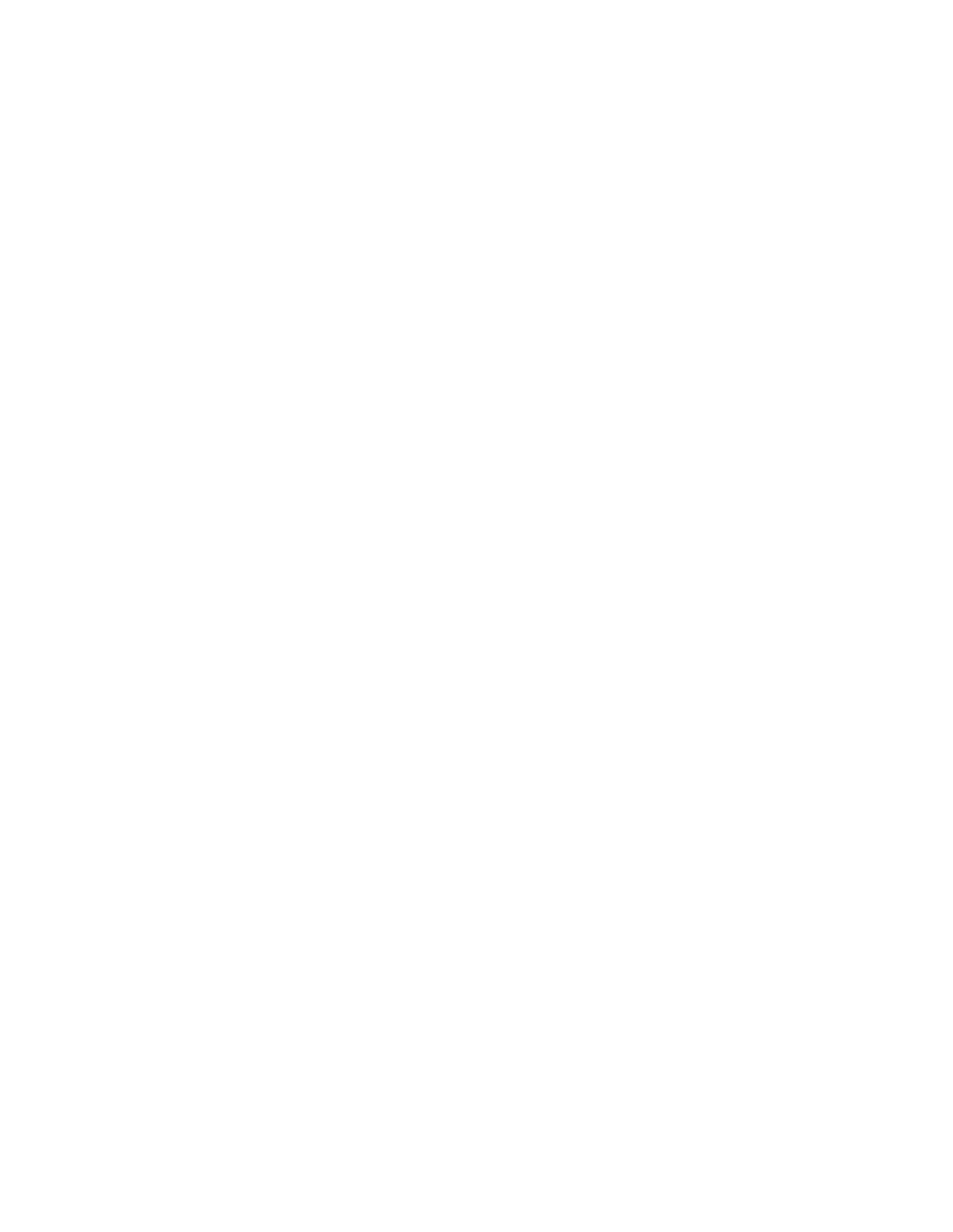#### **5. Definitions**

#### **5.1 Acronyms**

| AMI               | <b>Alternate Mark Inversion</b>              |
|-------------------|----------------------------------------------|
| <b>ANSI</b>       | American National Standards Institute        |
| B <sub>8</sub> ZS | Binary 8 Zero Substitution                   |
| <b>CFA</b>        | <b>Connecting Facility Assignment</b>        |
| CO                | <b>Central Office</b>                        |
| COCC              | <b>Central Office Cross Connect</b>          |
| <b>CSU</b>        | <b>Channel Service Unit</b>                  |
| DC                | <b>Direct Current</b>                        |
| <b>ESF</b>        | <b>Extended Superframe</b>                   |
| EU                | End-User                                     |
| <b>FCC</b>        | <b>Federal Communications Commission</b>     |
| <b>IntraLATA</b>  | <b>IntraLocal Access and Transport Area</b>  |
| <b>NC</b>         | Network Channel                              |
| <b>NCI</b>        | Network Channel Interface                    |
| <b>NCTE</b>       | <b>Network Channel Terminating Equipment</b> |
| NI                | Network Interface                            |
| <b>SF</b>         | Superframe                                   |
| <b>ZBTSI</b>      | Zero Byte Time Slot Interchange              |

#### **5.2 Glossary**

#### **Alternate Mark Inversion (AMI)**

A line-code wherein each binary one (mark) pulse is the opposite polarity as its predecessor.

#### **American National Standard Institute (ANSI)**

An organization which provides procedures for the development and coordination of American National Standards.

#### **Channel Service Unit (CSU)**

This unit provides regeneration of the signal received from the network, controls the pulse shape and amplitude for transmission of the signal sent to the network, and possibly provides loop-back. The CSU function is frequently found within a Data Service Unit (DSU).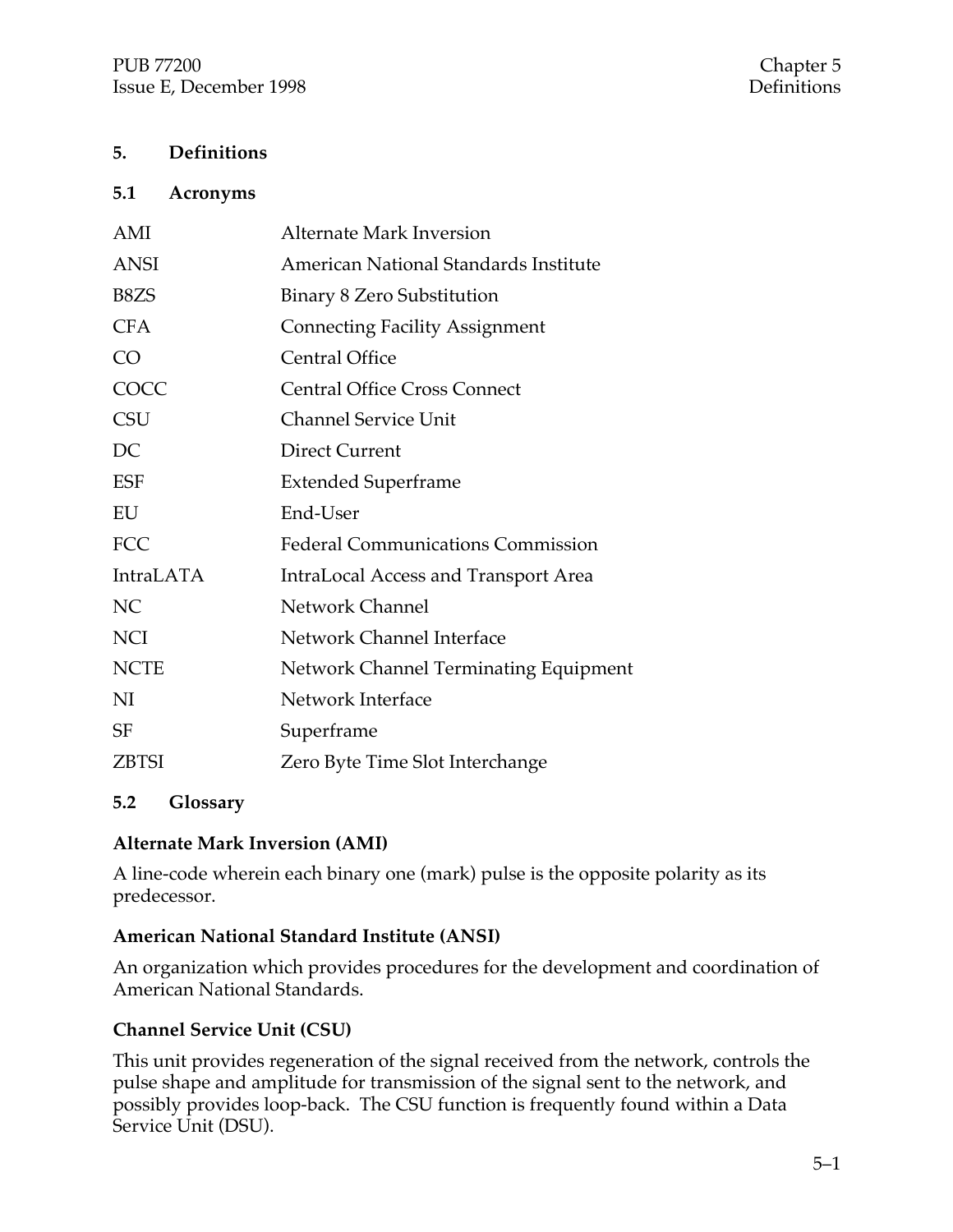#### **Extended Superframe (ESF) Format**

An Extended Superframe consists of twenty-four consecutive DS1 frames. Bit one of each frame (the F-bit) is time shared during the 24 frames to describe a 6 bit frame pattern, a 6 bit Cyclic Redundancy Check (CRC) remainder, and a 12 bit data link. The transfer rate of each is 2 kbit/s, and 4 kbit/s respectively.

#### **Free Framed (Unframed) Format**

Free framed is also known as *unframed.* This denotes a DS1 signal that uses a proprietary frame format and signal structure. Monitoring of the signal is limited to observing whether a line code violation has occurred. Other signals such as Cyclic Redundancy Check (CRC) with ESF, Slips, Loss of Frame and Out of Frame will not be monitored. Performance monitoring is not available with an unframed signal, and all required testing will be intrusive.

Availability parameters will be applicable to free framed DS1.

#### **Local Access and Transport Area (LATA)**

A geographic area for the provision and administration of communications service. It encompasses designated exchanges that are grouped to serve common social, economic and other purposes.

#### **Multiplexer**

An equipment unit to multiplex or do multiplexing: Digital multiplexing is a technique of interleaving multiple low bit rate channels into a single channel having a higher bit rate. The term Multiplexer implies the demultiplexing function is present to reverse the process so it is not usually stated.

#### **Network Interface (NI)**

The point of demarcation on the customer's premises at which U S WEST 's responsibility for the provision of service ends.

#### **Superframe (SF) Format**

A Superframe consists of 12 consecutive DS1 frames. Bit one of each consecutive frame (the F-bit) is used to describe a 12-bit framing pattern during the 12 frames.

#### **Zero Byte Time Slot Interchange (ZBTSI)**

A method of providing DS1 Clear Channel Capability using the Extended Superframe (ESF) format and Alternate Mark Inversion (AMI) line code. See ANSI T1.107-1988.